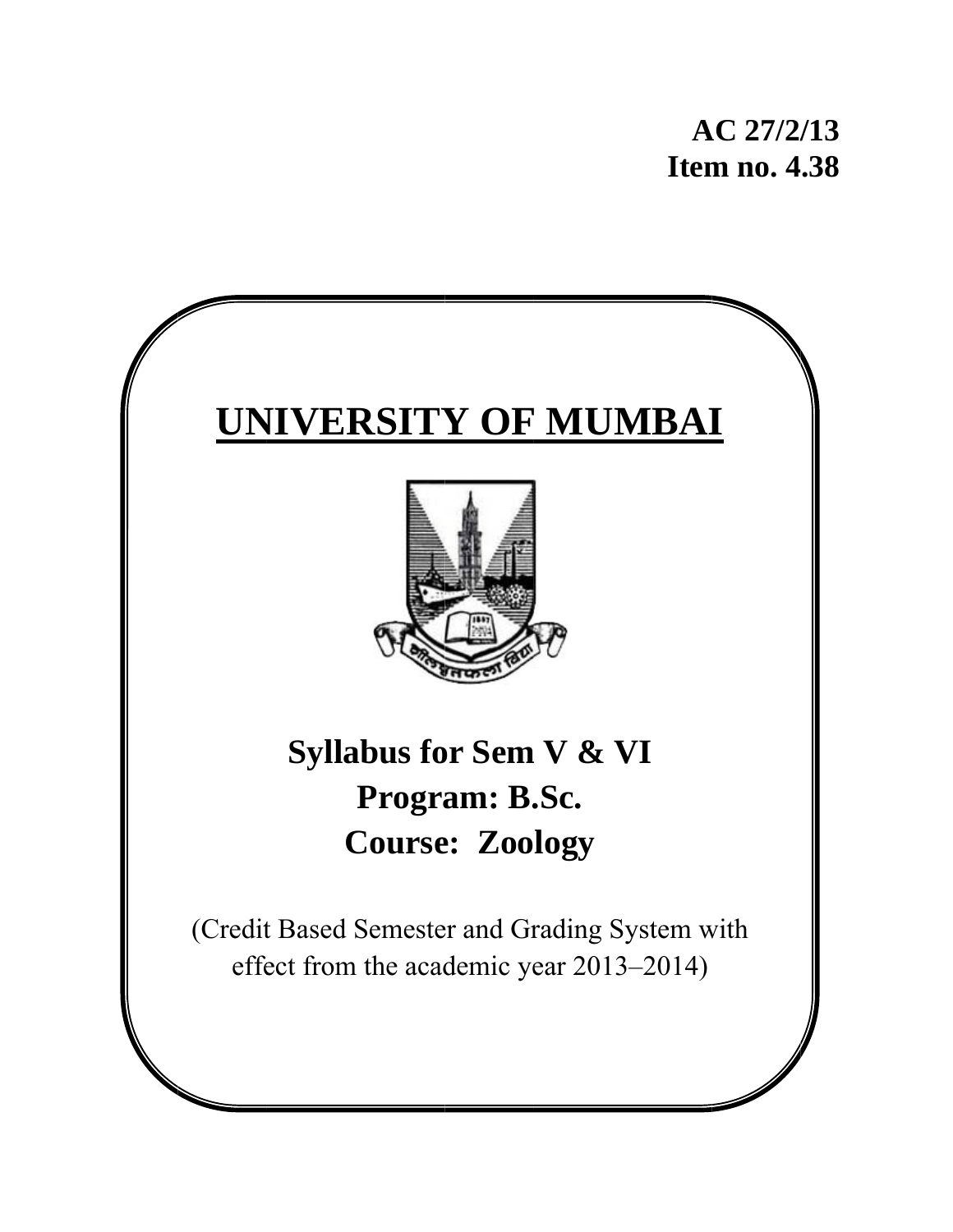### **UNIVERSITY OF MUMBAI T.Y.B.Sc. Zoology** Credit Based Semester and Grading System to be implemented from the Academic Year 2013‐2014.

### **PREAMBLE**

BoS in Zoology during its meeting constituted a pyramid committee, to revise the syllabi in Zoology, with Dr. M. K. Pejaver as the Chairperson and Senior Teachers from affiliated Colleges as Jt. Chairperson, one each for UG and PG programmes. The class-wise syllabus committees were constituted in accordance with inclusive policy of the BoS with an aim to provide youngsters hands on training and exposure to work on syllabus committees which will go a long way in taking our subject ahead in future when these youngsters would shape the subject after a decade. With the introduction of Credit Based Semester and Grading System and continuous evaluation consisting of components of internal assessment and external assessment by the esteemed University, the syllabus in Zoology was revised for F.Y. and S.Y. classes to be implemented with effect from 2010‐2011 and 2011‐12 respectively, after approval by concerned authorities of the University.

Vide University Circular No. APD/Misc.‐01/407/of 2011 dated 12/12/2011, contents of letter from K. P. Singh, Joint Secretary, UGC No. D.O.F1-1/2009-(CPP-II) dated 29/11/2011 were notified to the faculty in Zoology. As per the letter an expert committee was constituted by the UGC to look into the issue of discontinuation of dissection of live animals in the laboratory experiments in Zoology/ Life Sciences at UG and PG levels. The guidelines prepared by the expert committee and approved by UGC were notified with a viewpoint to ensure compliance of the guidelines.

A special meeting of Heads of Zoology Departments of all the Colleges affiliated to the University was convened on 17<sup>th</sup> August 2012 for deliberation on recommendation of expert committee appointed by the UGC regarding the discontinuation of dissection of live animals in laboratory experiments in Zoology / Life Sciences at UG and PG level.

In accordance with the deliberations in the above meeting, draft syllabus for T.Y.B.Sc. Zoology, suitably revised, to be implemented in the Credit Based Semester and Grading System was prepared by the committee under the guidance of pyramid committee. The draft was circulated among the heads and senior teachers of the Department of Zoology of various colleges for approval and suggestions.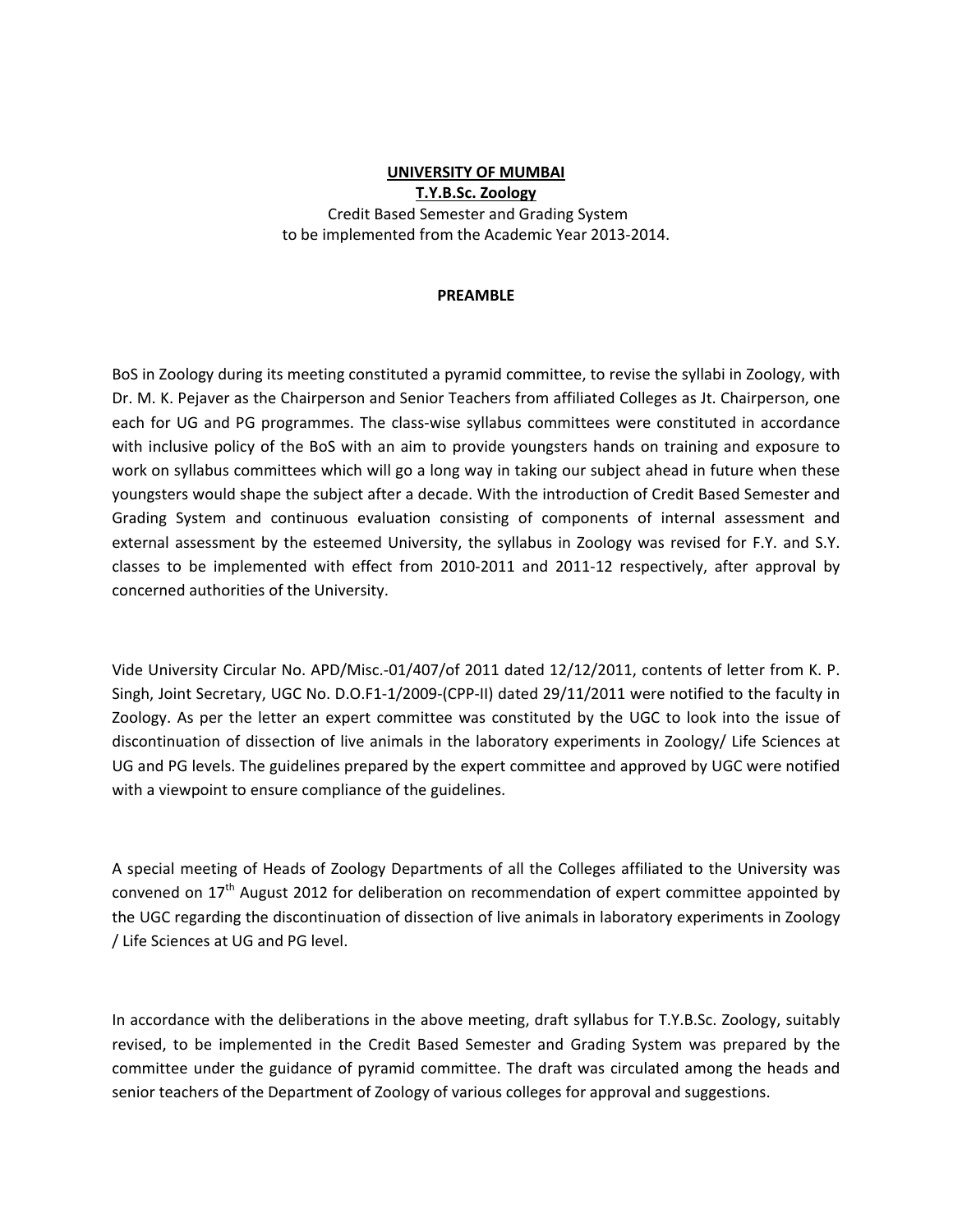In meeting of the BOS held on 12<sup>th</sup> December, the draft was approved and it was resolved to implement the revised syllabus of T.Y.B.Sc. Zoology and make it effective from the Academic Year 2013‐2014 after approval from concerned authorities of the University.

Chairman

Board of Studies in Zoology

University of Mumbai.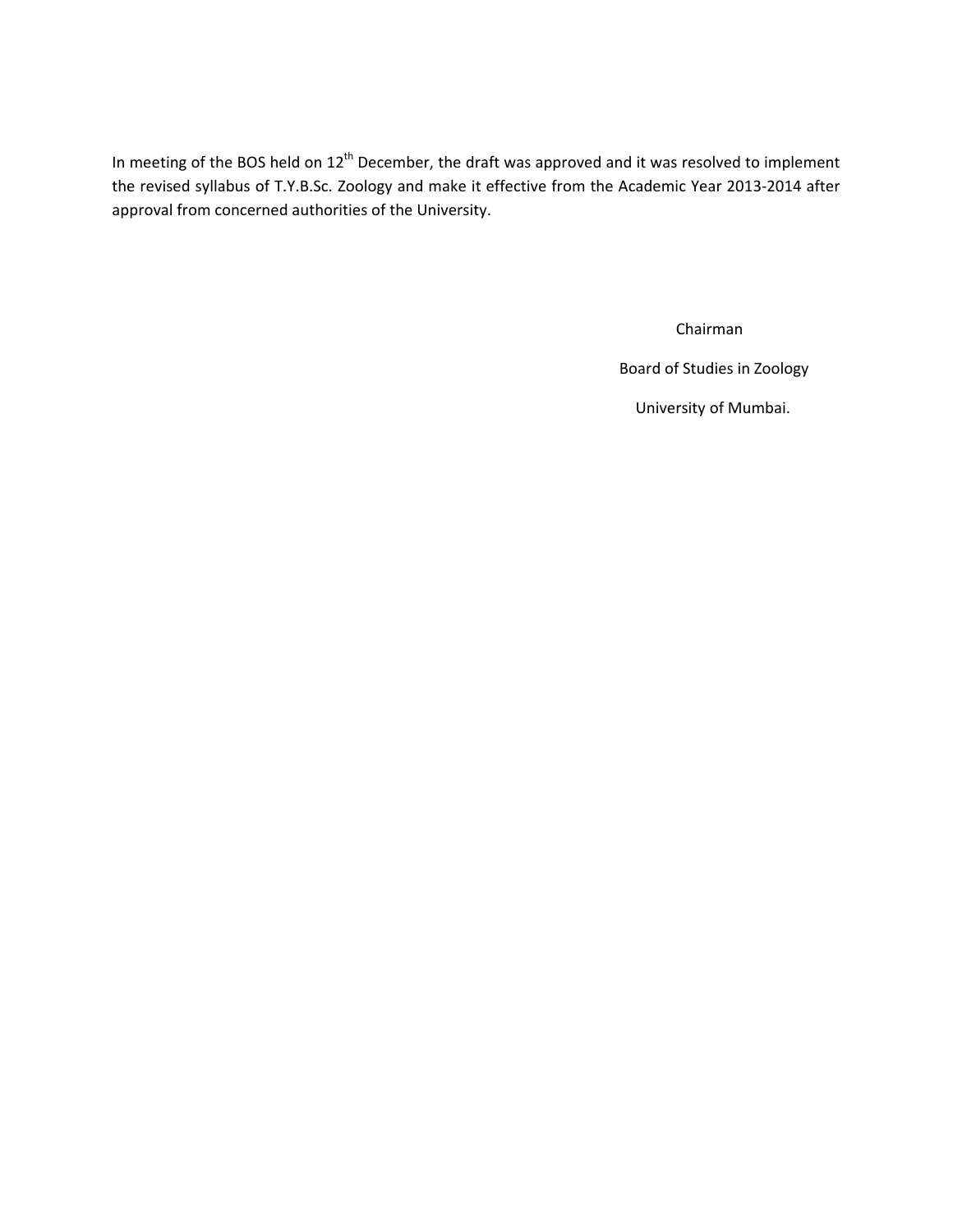## **T.Y.B.Sc.**

## **Zoology Syllabus.**

Credit Based Semester and Grading System.

(To Be Implemented from the Academic Year 2013-2014)

| <b>Semester - V</b> |  |
|---------------------|--|
|---------------------|--|

| <b>Theory</b>  |              |                                  |         |          |
|----------------|--------------|----------------------------------|---------|----------|
| Course         | Unit         | <b>TOPIC</b>                     | Credits | L / Week |
|                | I            | Type Study: Invertebrate- Sepia  |         |          |
| <b>USZO501</b> | $\mathbf{I}$ | Comparative Chordate Anatomy - I | 2.5     |          |
|                | III          | Developmental Biology - I        |         |          |
|                | IV           | Histology and Endocrinology-I    |         |          |
|                | $\mathbf I$  | Physiology-I                     |         |          |
| <b>USZO502</b> | $\mathbf{I}$ | Physiology-II                    | 2.5     |          |
|                | III          | Homeostasis and Regulation-I     |         |          |
|                | IV           | Homeostasis and Regulation-II    |         |          |
|                | I            | Molecular Biology-I              |         |          |
| <b>USZO503</b> | $\mathbf{I}$ | Molecular Biology-II             | 2.5     |          |
|                | III          | Toxicology-I                     |         |          |
|                | IV           | Toxicology-II                    |         |          |
|                | I            | <b>Environmental Science-I</b>   |         |          |
| <b>USZO504</b> | $\mathbf{I}$ | <b>Environmental Biology-I</b>   | 2.5     |          |
|                | III          | Epidemiology-I                   |         |          |
|                | IV           | <b>Biostatistics-I</b>           |         |          |
|                |              |                                  | 10      | 16       |
|                |              | <b>Practicals</b>                |         |          |
| USZOP05        |              | Practicals of Course USZO501 and | 3       | 8        |
|                |              | Practicals of Course USZO502     |         |          |
| USZOP06        |              | Practicals of Course USZO503 and | 3       | 8        |
|                |              | Practicals of Course USZO504     |         |          |
|                |              |                                  | 06      | 16       |
| <b>Total</b>   |              |                                  | 16      | 32       |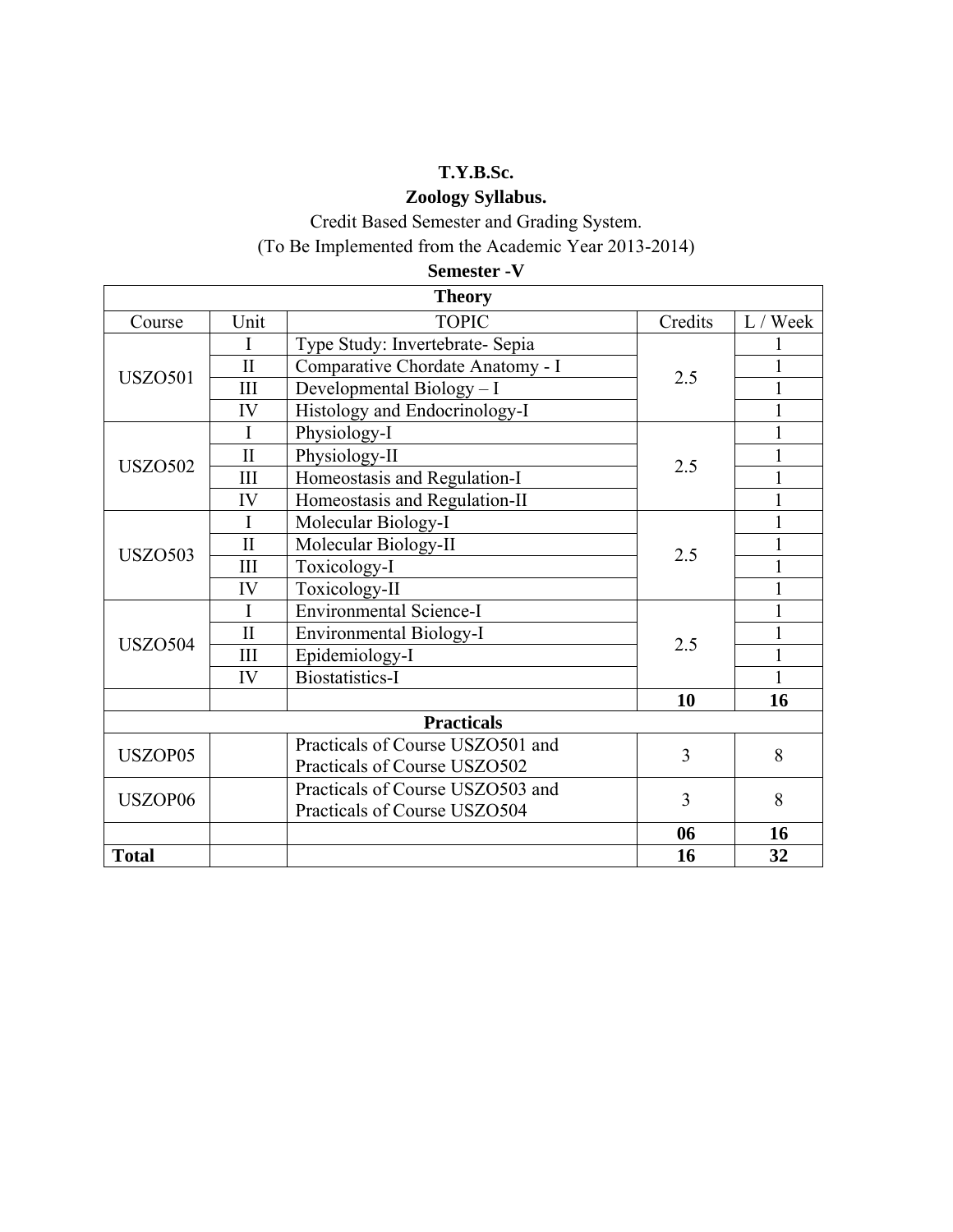## **Semester -VI**

| <b>Theory</b>     |                  |                                   |         |          |
|-------------------|------------------|-----------------------------------|---------|----------|
| Course            | Unit             | <b>TOPIC</b>                      | Credits | L / Week |
|                   | I                | Type Study: Vertebrate- Shark     |         |          |
| <b>USZO601</b>    | $\mathbf{I}$     | Comparative Chordate Anatomy - II | 2.5     |          |
|                   | III              | Developmental Biology - II        |         |          |
|                   | IV               | Histology and Endocrinology-II    |         |          |
|                   |                  | Hematology-I                      |         |          |
| <b>USZO602</b>    | $\overline{\Pi}$ | Hematology-II                     | 2.5     |          |
|                   | III              | Immunology-I                      |         |          |
|                   | IV               | Immunology-II                     |         |          |
|                   | I                | Biotechnology-I                   |         |          |
| <b>USZ0603</b>    | $\overline{\Pi}$ | Biotechnology-II                  | 2.5     |          |
|                   | III              | Genetics                          |         |          |
|                   | IV               | Genetics and Evolution            |         |          |
|                   |                  | <b>Environmental Science-II</b>   |         |          |
| <b>USZO604</b>    | $\overline{\Pi}$ | <b>Environmental Biology-II</b>   | 2.5     |          |
|                   | III              | Epidemiology-II                   |         |          |
|                   | IV               | <b>Biostatistics-II</b>           |         |          |
|                   |                  |                                   | 10      | 16       |
| <b>Practicals</b> |                  |                                   |         |          |
| USZOP07           |                  | Practicals of Course USZO601 and  | 3       | 8        |
|                   |                  | Practicals of Course USZO602      |         |          |
| USZOP08           |                  | Practicals of Course USZO603 and  | 3       | 8        |
|                   |                  | Practicals of Course USZO604      |         |          |

## **Course Code: USZO501**

## **Study of Animal Types-I, Comparative Chordate Anatomy, Developmental Biology, Histology and Endocrinology.**

## **Unit I: Study of Animal Types-I 15 Lectures**

### **1.1: Invertebrates: Sepia**

Systematic position, habit & habitat, external features, shell, locomotion, digestive system, ink sac, respiratory system, circulatory system, excretory system, reproductive system, nervous system and sense organs, economic importance.

## **Unit II: Comparative Chordate Anatomy: I 15 Lectures**

**2.1: Structure of integument and its derivatives:**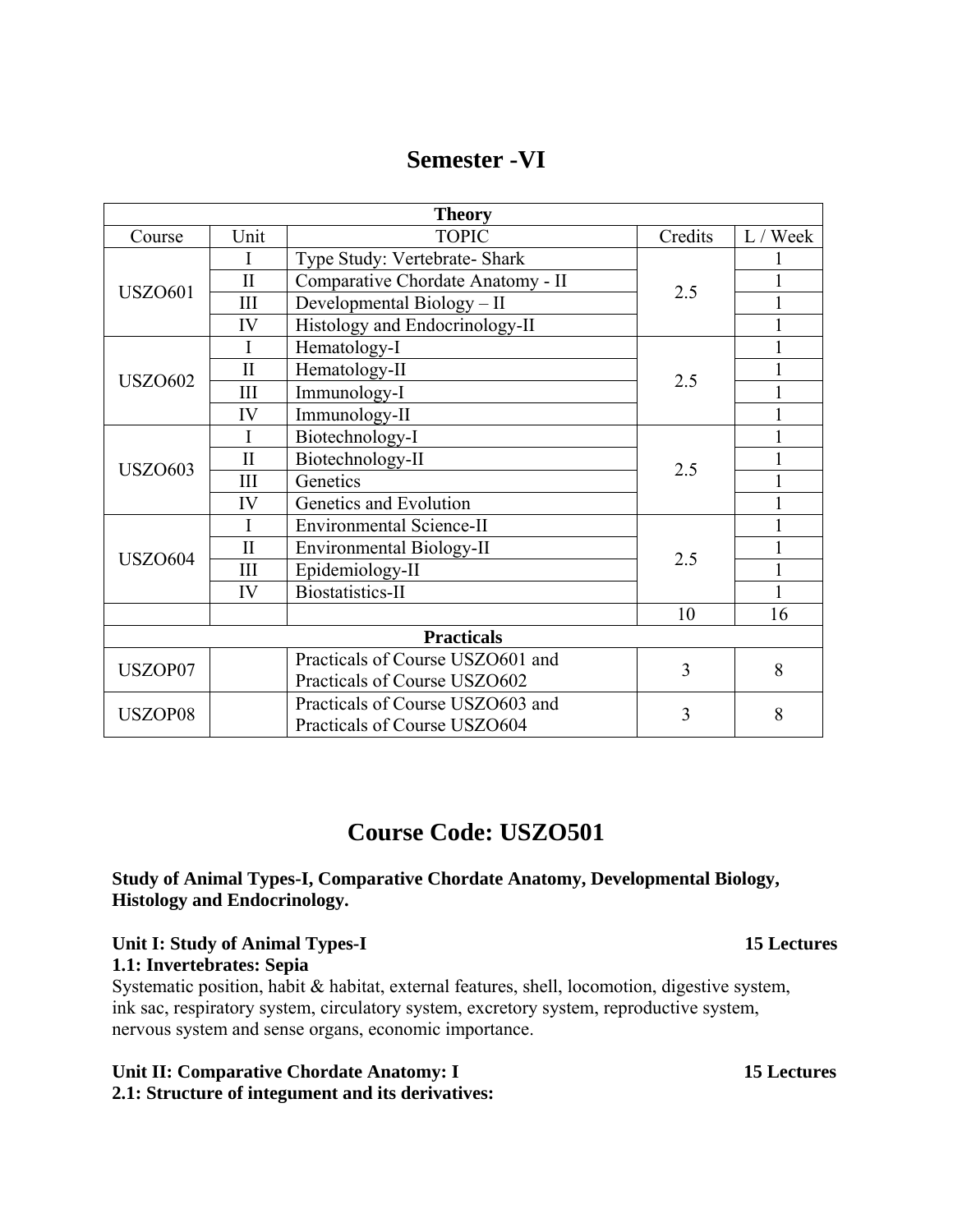## **2.2: Digestive system:**

Digestive tube and its evolution, primary divisions of the tube.

Tooth structure & position, teeth in lower vertebrates, mammalian dentition.

## **2.3: Circulatory System**:

Evolution of heart, aortic arches, venous, portal and lymphatic systems in vertebrates.

## Unit III: Developmental Biology: I 15 Lectures

## **3.1: Chick Embryology:**

Development up to 72 hours of age, extra-embryonic membranes.

## **3.2: Types of placentae:**

Extra embryonic membranes in mammal, classification of placentae on the basis of external morphology and histology.

### . Unit IV: Histology and Endocrinology I 15 Lectures **4.1: Mammalian Endocrinology:**

Histology, hormones, functions of hormones and hormonal disorders of the following endocrine glands: pituitary, adrenal, thyroid, parathyroid & pancreas.

## **USZ0502**

## **Physiology and Homeostasis and regulation**

## **Unit I: Physiology-I** 15 Lectures

## Enzyme and Enzyme kinetics

Enzyme as Biocatalyst: Concept of activation energy, chemical structure of enzymes, nomenclature and classification with numerical code, Brief study of oxidoreductases, transferases, hydrolases, lyases, isomerases and ligases, Co-enzymes, Enzyme specificity, mechanism of enzyme action.

Basic principle of chemical kinetics: (Derivation of Michaelis-Menten equation), Derivation of Lineweaver-Burk equation, plot and its significance, significance of  $V_{\text{max}}$  Factors affecting/regulating enzyme activity: temperature, pH, substrate concentration, Enzyme activation, Enzyme inhibition and kinetics, Regulation of enzymes: allosteric and covalently modulated enzymes, Isoenzymes and their significance.

## Unit II: Physiology-II 15 Lectures **15 Lectures**

Chemical Messangers: Introduction, concept and classification; Neurotransmitters ad Neurosecretory substance, Acetyl catecholamine, Gama-amino butyric acid (GABA), Aspartic acid, Purine ATP, Mode of working of transmitters; Neurosecretory substances and a brief account of Neurosecretory system.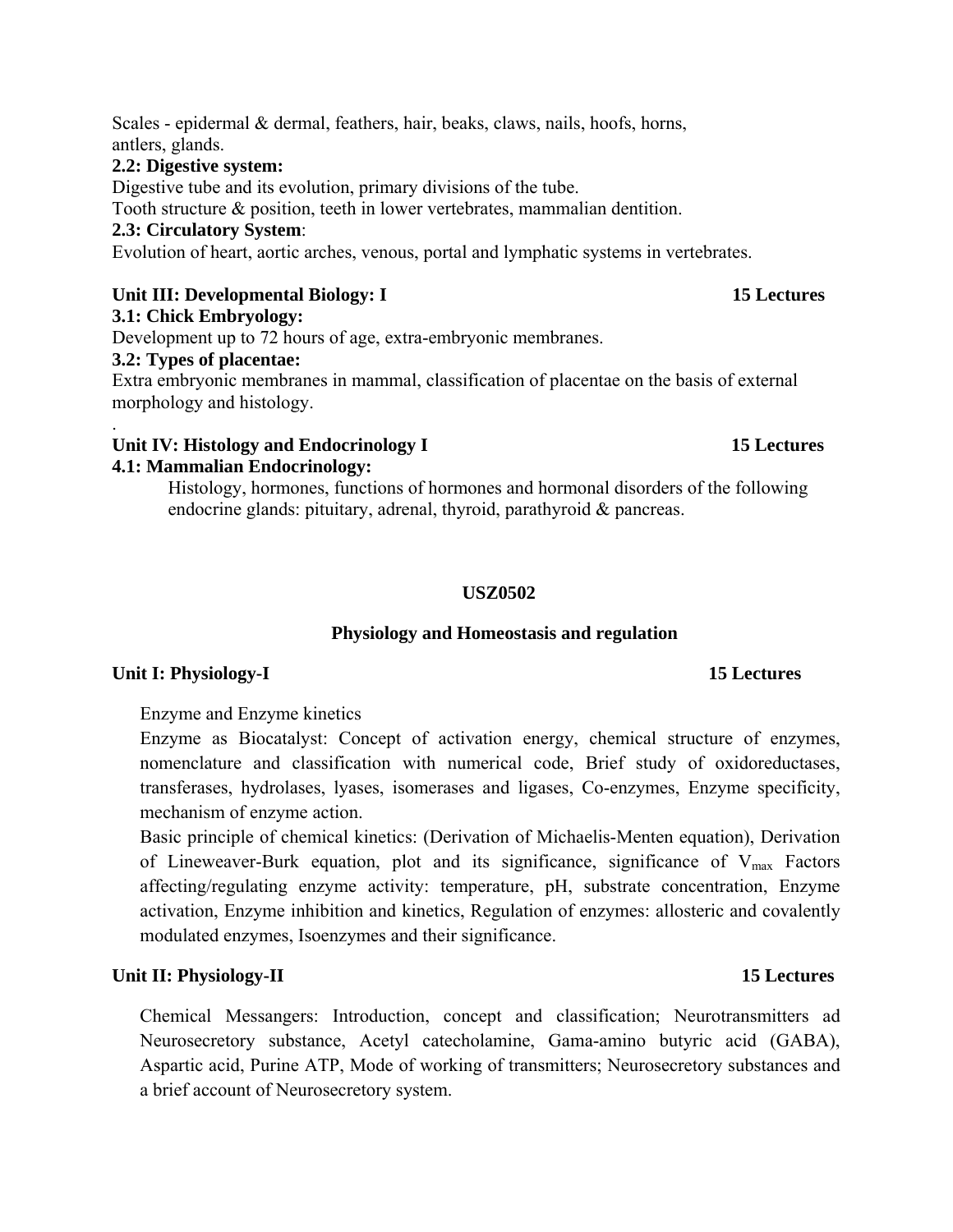### Unit III: Homeostasis and Regulation-I **15 Lectures 15 Lectures**

3.1 Homeostasis: External and internal environment; Control systems in Biology: Feedback mechanism; control of blood glucose level as an example.

3.2. Thermoregulation: temperature balance; Heat production; Shivering and non shivering thermogenesis, brown fat- special thermogenic tissues in mammals and heat loss; Acclimaion and acclimatization; Adaptive response to temperature; Daily torpor, Hibernation, Aestivation.

3.3. Osmotic and Ionic regulation: Mantaining water and electrolyte balance: ionic regulation in iso-osmotic environment; living in hypo-osmotic and hyper-osmotic environment, Problems of living in terrestrial environment: water absorption, salt water ingestion and salt excretion, metabolic water and behavioral adaptations.

### Unit IV: Homeostasis and Regulation-II 15 Lectures

4.1 Regulation of blood circulation:

Vascular pumps: Suction pump in open circulation and pressure pump in closed circulation, Heart size (Heart mass-Hm) in vertebrates, heart rate frequency in vertebrates and invertebrates, Cardiac outpu, Pace maker, neurogenic and Myogenic hearts; Electrical activity in heart muscles: Electrocardiogram; chemical and nervous regulation of heart.

4.2. Regulation of breeding cycle: Endocrine regulation of male reproductive system, Endocrine regulation of female reproductive system, Types of female reproductive cycles (estrous and menstrual), Endocrine regulation of pregnancy, parturition and lactation in mammals.

## **Course Code: USZO503**

### **Title: Molecular Biology and Toxicology**

### **UNIT- I: MOLECULAR BIOLOGY-I 15 Lectures**

1.1: The nature & properties of the genetic material.

1.2: DNA as genetic material: Griffith's transformation experiment., Avery McCleat & McCarty experiments, Hershey-Chase experiments.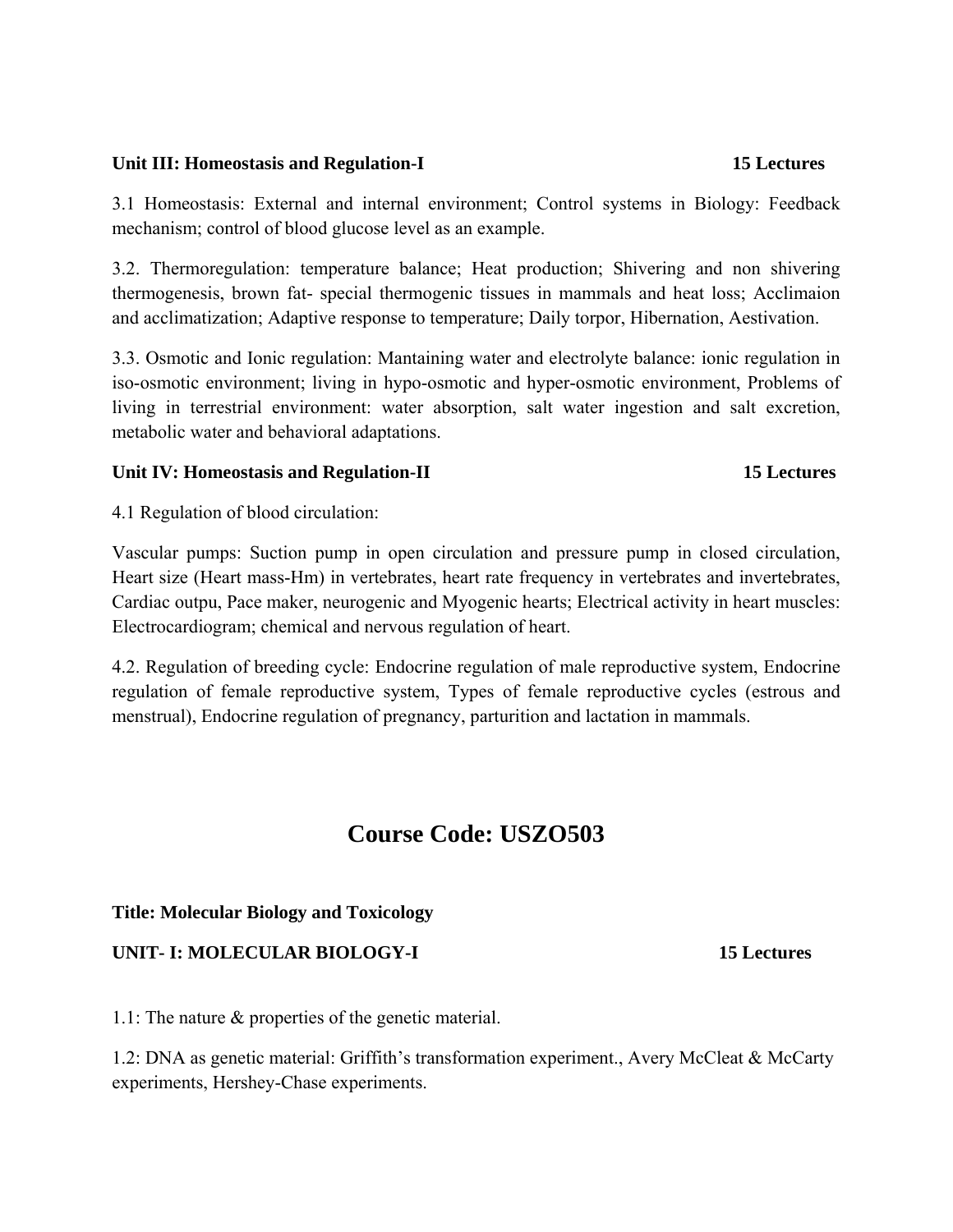1.3: RNA as genetic material: Singer & Conrat expt. on TMV.

 1.4: DNA Replication: Semiconservative nature of DNA replication , Meselson & Stahl experiment, procaryotic & eucaryotic replication, semi-discontinuous replication preming, bidirectional & unidirectional replication,  $\theta$  mode of replication in bacteriophages, enzymes involved in DNA replication.

1.5 DNA damage-repair mechanisms: Photoreactivation, excision repair, recombination repair and SOS repair.

## **UNIT- II: MOLECULAR BIOLOGY-II 15 Lectures**

2.1 Gene regulation: a) Control of gene expression in prokaryotes; Lac Operon, Trp Operon. b) Control of gene expression in eukaryotes; heterochromatin, euchromatin, transcriptional level control (transcription factors other than those involved in formation of initial complex; DNA binding domains, Helix turn helix, Zinc fingers, Leucine zipper, HLH (Helix – Loop – Helix) motif), Role of DNA methylation.

2.2 Mutations & mutagenic agents: Point mutations due to deletion, insertion & substitution (Missense, non-sense, frameshift  $\&$  silent mutations), Tautomerism of bases, transition  $\&$ transversion, mutagenesis; effect of ionizing radiations, UV radiation (formation of pyrimidine dimers), chemical mutagens, base analogue, alkylating agents, deaminating agents, intercalating agents.

## **UNIT-III: TOXICOLOGY-I** 15 Lectures

3.1: Introduction to toxicology, definition, scope, relationship to other sciences, history of toxicology.

3.2: Sources of toxic compounds; food additives, chemicals in work place (lead & mercury). Drugs of abuse, therapeutic drugs, pesticides, solvents, polycyclic aromatic hydrocarbons and cosmetics.

3.3: Naturally occuring toxins: mycotoxins, microbial toxins, plant toxins (caffeine & nicotine), animal toxins (honey bee sting, venoms of coelenterates, scorpion, snake & fish).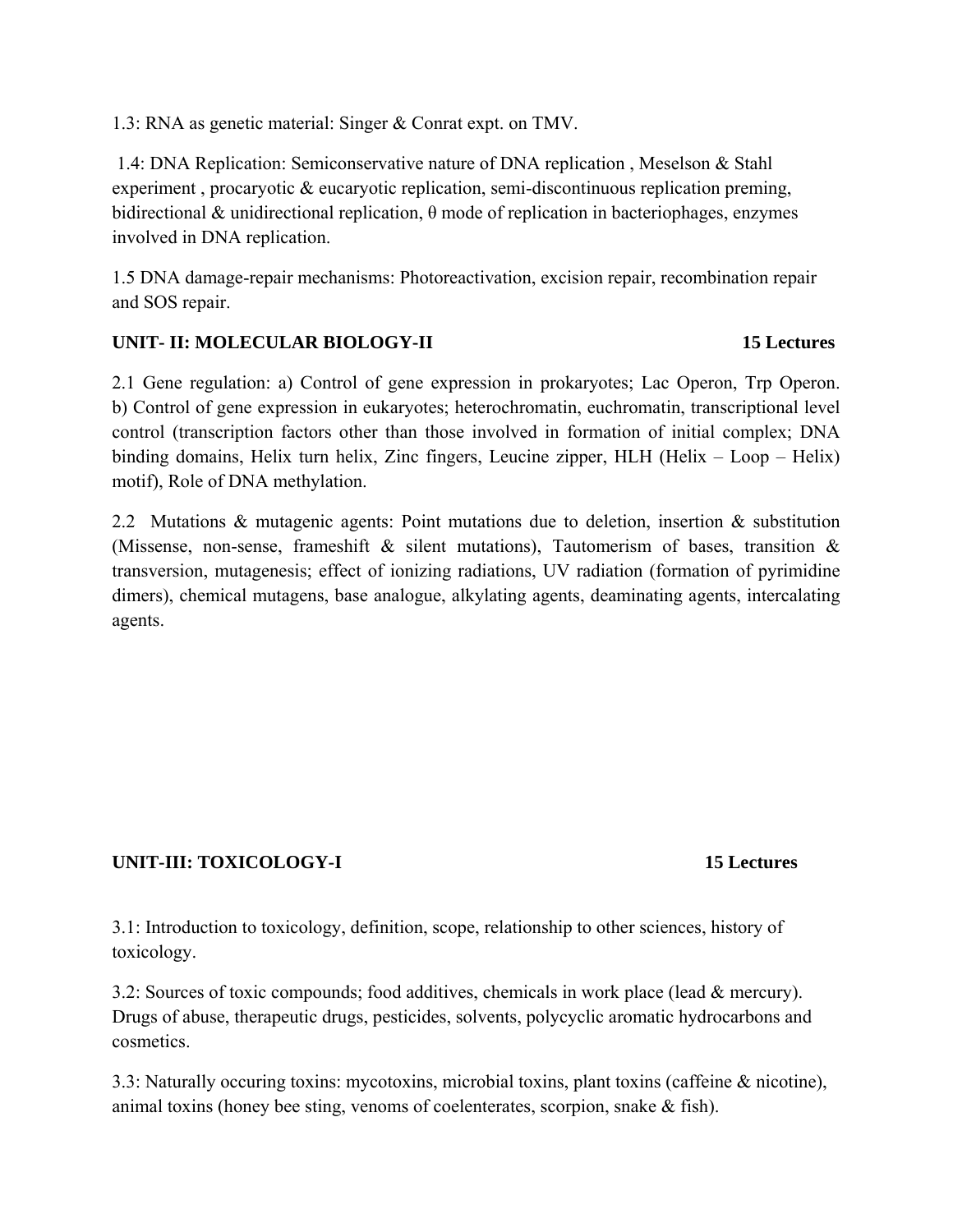3.4: Dose response relationship: Measurement of dose response relationship, dose response curves,  $LC_{50}$  and  $LD_{50}$ , acute and chronic toxicity; margin and safety & therapeutic index; threshold dose and no observed effect level (NOEL); TDH, TDL.

## **UNIT-IV: TOXICOLOGY-II** 15 Lectures

4.1: Mechanism of absorption through membranes, rates of penetration, routes of absorption in mammals, dermal, gastrointestinal and respiratory; distribution & accumulation.

4.2: Metabolism of toxicants: Phase I reactions, Phase II reactions, metabolism of carbon tetra chloride  $(CCl<sub>4</sub>)$  and paracetamol.

4.3: Target organ toxicity – hepatotoxicity; suceptability of liver, types of liver injury, examples of hepatotoxicants, nephrotoxicity, suceptability of kidney, examples of nephrotoxicants, neurotoxicity, vulnerability of nervous system, examples of neurotoxicants.

## **Course Code: USZO504 Environmental Science-I, Environmental Biology, Epidemiology and Biostatistics**

- **Unit-I: Environmental Science-I ………………………………………………….15 lectures**
- 1.1: **Types of resources**: Conventional and non-conventional; exhaustible and inexhaustible; renewable and non-renewable.
- 1.2: **Resources utilization and impact of technology**: After industrial revolution and world wars; sustainable development.
- 1.3: **Energy**: Firewood, fossil fuel, solar, thermal, hydel, wind, tidal, geo-thermal, biofuels.
- 1.4: **Environmental education**: Goals and objectives; role of environmental organization and agencies.

## **Unit-II: Environmental Biology-I ……………………………………………….15 lectures**

- **2.1**: **Zoogeography:C**ontinuous and discontinuous distribution; dispersal-means and barriers; zoogeographic realms-geographical limits, climates, topography, vegetation and fauna of palaerctic, nearctic, neotropical, Ethiopian, oriental, Australian and Antarctic realms.
- **2**.2: **Animal behavior;** Habitat selection, food selection, dispersal, homing, territoriality, aggression.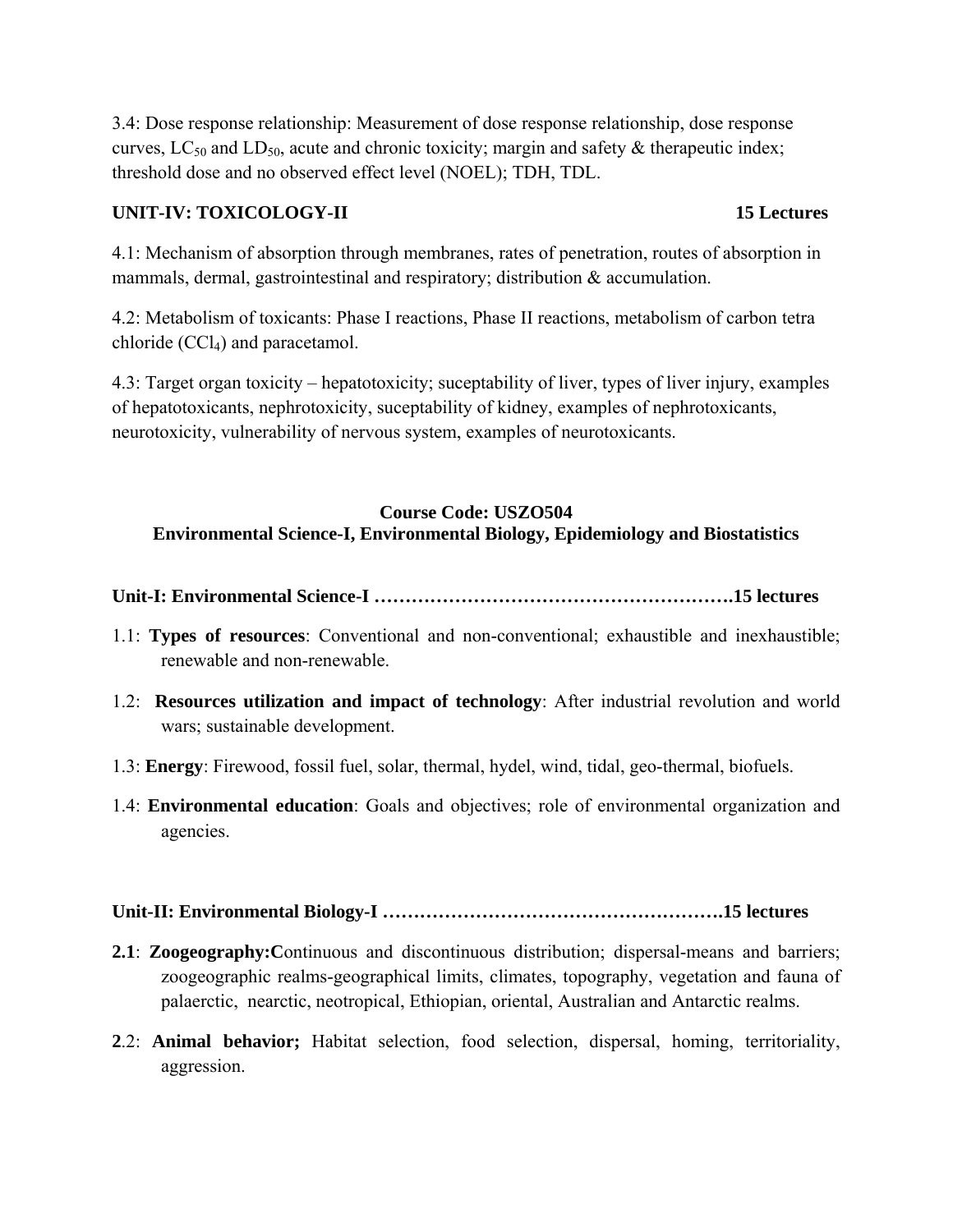**2**.3: **Social behavior**: Schooling in fishes, herding in mammals, group selection, kin selection, altruism, reciprocal altruism, inclusive fitness, social organization in insects and primates.

## **Unit-III: Epidemiology-I …….…………………………………………………….15 lectures**

- 3.1:**Scope of epidemiology**:: Perspective of epidemiology; descriptive and analytical epidemiology; epidemiological tried; stages of diseases, screening for diseases.
- 3.2: **Epidemiology of communicable diseases :** definition of common terms.
- 3.2: **Dynamics of disease transmission :** Reservoir, route of transmission, incubation.

**Unit-IV: Biostatistics-I………….…………………………………………………….15 lectures** 

- 4.1: **Scope of biostatistics** Definition and limitations.
- 4.2: **Sampling techniques**: Simple random sampling- lottery method, with and without replacement, use of table of random numbers; stratified random sampling.
- 4.3: **Classification of data** Primary, secondary, qualitative (concept of attributes), quantitative (concept of variate- discrete and continuous).
- 4.4: **Presentation of data**: tabulation-simple tables (one way and two way), complex tables, frequency distribution tables, diagrammatic presentation-frequency polygon, frequency curves, bar diagram, ( simple, multiple, segmented), pie diagrams.
- 4.5: **Measure of central tendency and dispersion**: Mode, median, mean, variance, standard deviation.

## **SEMESTER V PRACTICAL- USZ0PO5 Based on USZO501 and USZO502**

| Course<br><b>USZOP05</b> |  | <b>Topic</b>                                                          | <b>Credits</b> |
|--------------------------|--|-----------------------------------------------------------------------|----------------|
|                          |  | <b>Sepia</b> Dissections: Digestive, Nervous and Reproductive Systems |                |
| $\mathbf{2}$             |  | Mountings: jaws, radula, chromatophores, spermatophores, statocyst.   |                |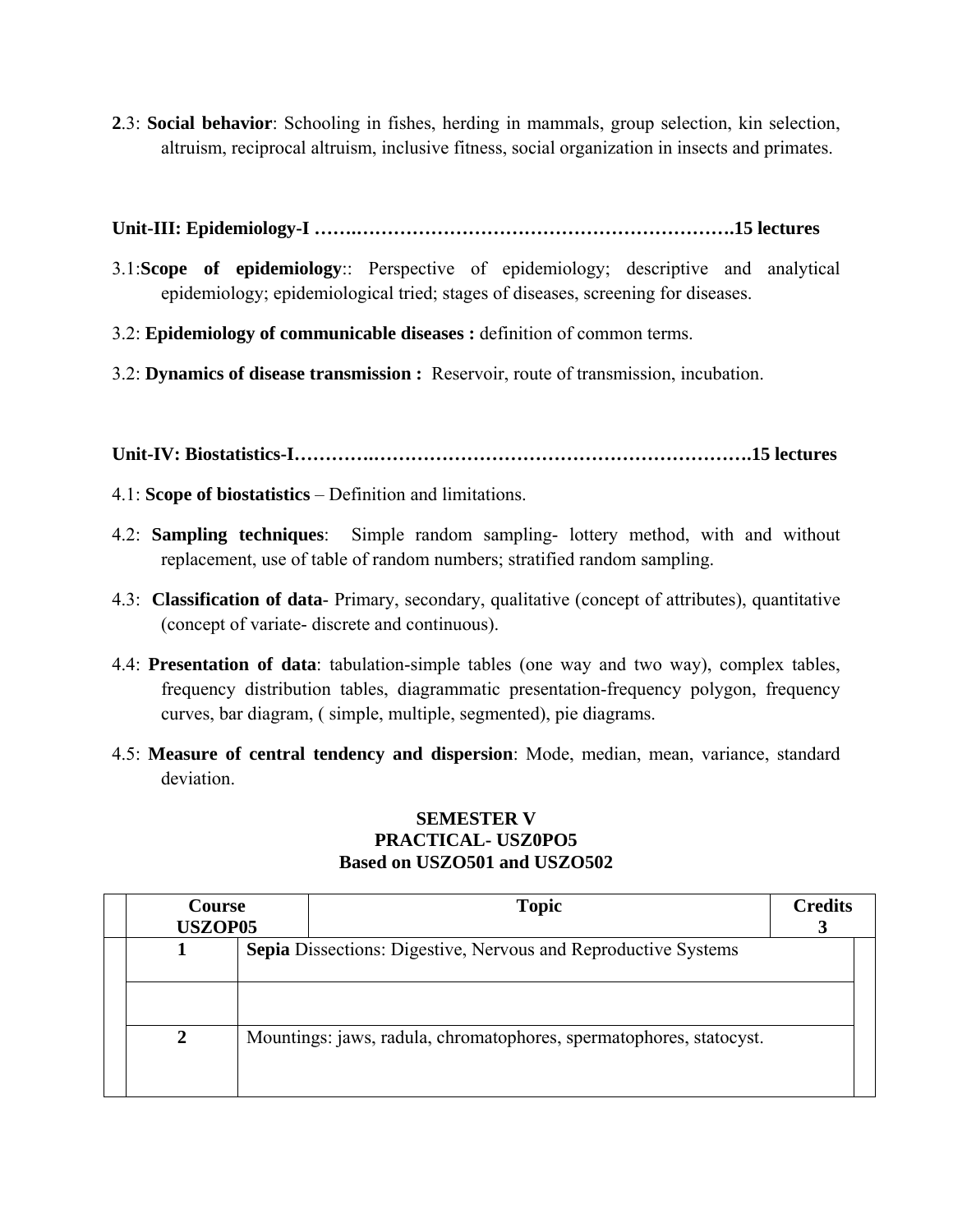| <b>Chick Embryology Observations: Permanent slides of whole-mounts of chick</b><br>embryo at 18 hrs, 22-24 hrs, 36 hrs, 48 hrs $\&$ 72 hrs of incubation.              |
|------------------------------------------------------------------------------------------------------------------------------------------------------------------------|
| Permanent preparation of Chick Embryo - up to 48 hrs of incubation.                                                                                                    |
| Study of placentae [observation - specimen and/or slide]<br>Shark yolk sac placenta, different types of mammalian placentae.                                           |
| <b>Observation of permanent slides:</b><br><b>Mammalian tissues:</b> pituitary, adrenal, thyroid and pancreas                                                          |
| Study of acid phosphatise activity<br>a. Effect of substrate concentration<br>b. Effect of pH variation<br>c. Effect of enzyme concentration<br>d. Effect of inhibitor |
| Determine specific activity of Acid phosphatise                                                                                                                        |
| Separation of LDH isozyme by electrophoresis on agarose/PAGE                                                                                                           |
| Study of vaginal smear to identify stages of Oestrous cycle                                                                                                            |
| Study of human ECG: Normal, Sinus tachycardia, Sinus bradycardia,<br>Venricular fibrillation                                                                           |
| Mounting of nerve cells and neurosecretory cells from cockroach                                                                                                        |
|                                                                                                                                                                        |

## **Practical: USZOPO6**

## Based on USZO503 and USZO504

| <b>Course</b><br><b>USZOP06</b> | <b>Topic</b>                                                                                          | <b>Credits</b> |
|---------------------------------|-------------------------------------------------------------------------------------------------------|----------------|
|                                 | Estimation of RNA by Orcinol method.                                                                  |                |
|                                 | Estimation of DNA by Diphenylamine method.                                                            |                |
| 3                               | Isolation of <u>E. coli</u> genomic DNA and checking its purity by horizontal gel<br>electrophoresis. |                |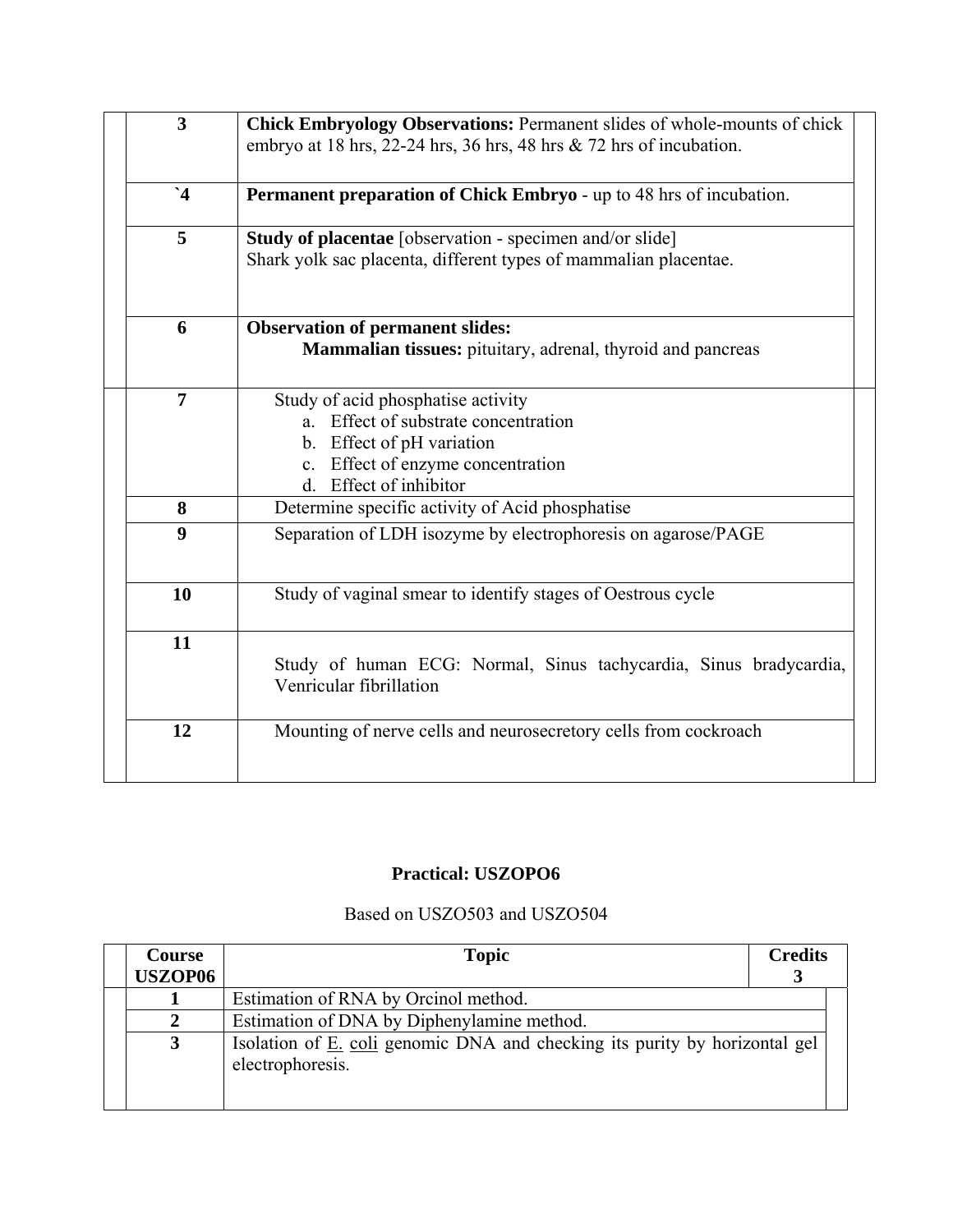|                                                              | $\overline{\mathbf{4}}$ | Determination of $LC_{50}$ for a suitable pollutant (any one salt of a heavy metal<br>dissolved in water) on Daphnia, Probit analysis.                                                                                                                                                                                                                                                                                                                                                                                                                                                                                                                                |
|--------------------------------------------------------------|-------------------------|-----------------------------------------------------------------------------------------------------------------------------------------------------------------------------------------------------------------------------------------------------------------------------------------------------------------------------------------------------------------------------------------------------------------------------------------------------------------------------------------------------------------------------------------------------------------------------------------------------------------------------------------------------------------------|
|                                                              | 5                       | Effect of salt of a heavy metal on the heart beat of Daphnia.                                                                                                                                                                                                                                                                                                                                                                                                                                                                                                                                                                                                         |
|                                                              | 6                       | Effect of $CCl4$ on the level of enzyme activity in liver or serub acid and<br>alkaline phosphatase, aspartate and alanine amino transferase.                                                                                                                                                                                                                                                                                                                                                                                                                                                                                                                         |
|                                                              | $\overline{7}$          | Rapid field test for sulfate and nitrate content as well as base deficiency of<br>soil samples                                                                                                                                                                                                                                                                                                                                                                                                                                                                                                                                                                        |
|                                                              | 8                       | Determination of carbonates in soil by rapid titration                                                                                                                                                                                                                                                                                                                                                                                                                                                                                                                                                                                                                |
|                                                              | $\boldsymbol{9}$        | of<br>ecological<br>community by<br>working<br>indices<br>Analysis<br>out<br>(frequency/importance probability,<br>rarity, fidelity,<br>constancy,<br>species<br>diversity and Shannon-Weiner Indices)                                                                                                                                                                                                                                                                                                                                                                                                                                                                |
|                                                              | 9.1                     | Using transect method                                                                                                                                                                                                                                                                                                                                                                                                                                                                                                                                                                                                                                                 |
|                                                              | 9.2                     | Using quadrate method                                                                                                                                                                                                                                                                                                                                                                                                                                                                                                                                                                                                                                                 |
|                                                              | 10                      | Study of interaction between organism: Social organization in : Honey bee,<br>Termite, Hanuman languor, Asian elephant<br>Study of fauna of different zoogeographic regions :<br>Palaearctic -Giant panda, Japanese snow Monkey<br>Nearctic- Virginia opossum, sea otter, raccoon<br>Neotropical- South American lung fish, low land tapir/ Brazilian tapir, llama<br>Oriental- flying frog, gharial, flying lizard, Asian elephant, Indian porcupine,<br>Great Indian one-horned rhino<br>Ethiopean-African lung fish, ostrich, African elephant<br>Australasian-duck- billed platypus, spiny ant eater, Australian lung fish, red<br>kangaroo<br>Antarctic-penguins |
|                                                              | 11                      | Temporary preparation of head and mouth parts of mosquito                                                                                                                                                                                                                                                                                                                                                                                                                                                                                                                                                                                                             |
| From the given data, make frequency distribution plate<br>12 |                         |                                                                                                                                                                                                                                                                                                                                                                                                                                                                                                                                                                                                                                                                       |
|                                                              | 13                      | From the given data, plot frequency polygon/histogram                                                                                                                                                                                                                                                                                                                                                                                                                                                                                                                                                                                                                 |
|                                                              | 14                      | From the given data, derive mean and standard deviation                                                                                                                                                                                                                                                                                                                                                                                                                                                                                                                                                                                                               |
|                                                              | 15                      | From the given data, plot bar diagram/pie digram                                                                                                                                                                                                                                                                                                                                                                                                                                                                                                                                                                                                                      |
|                                                              |                         |                                                                                                                                                                                                                                                                                                                                                                                                                                                                                                                                                                                                                                                                       |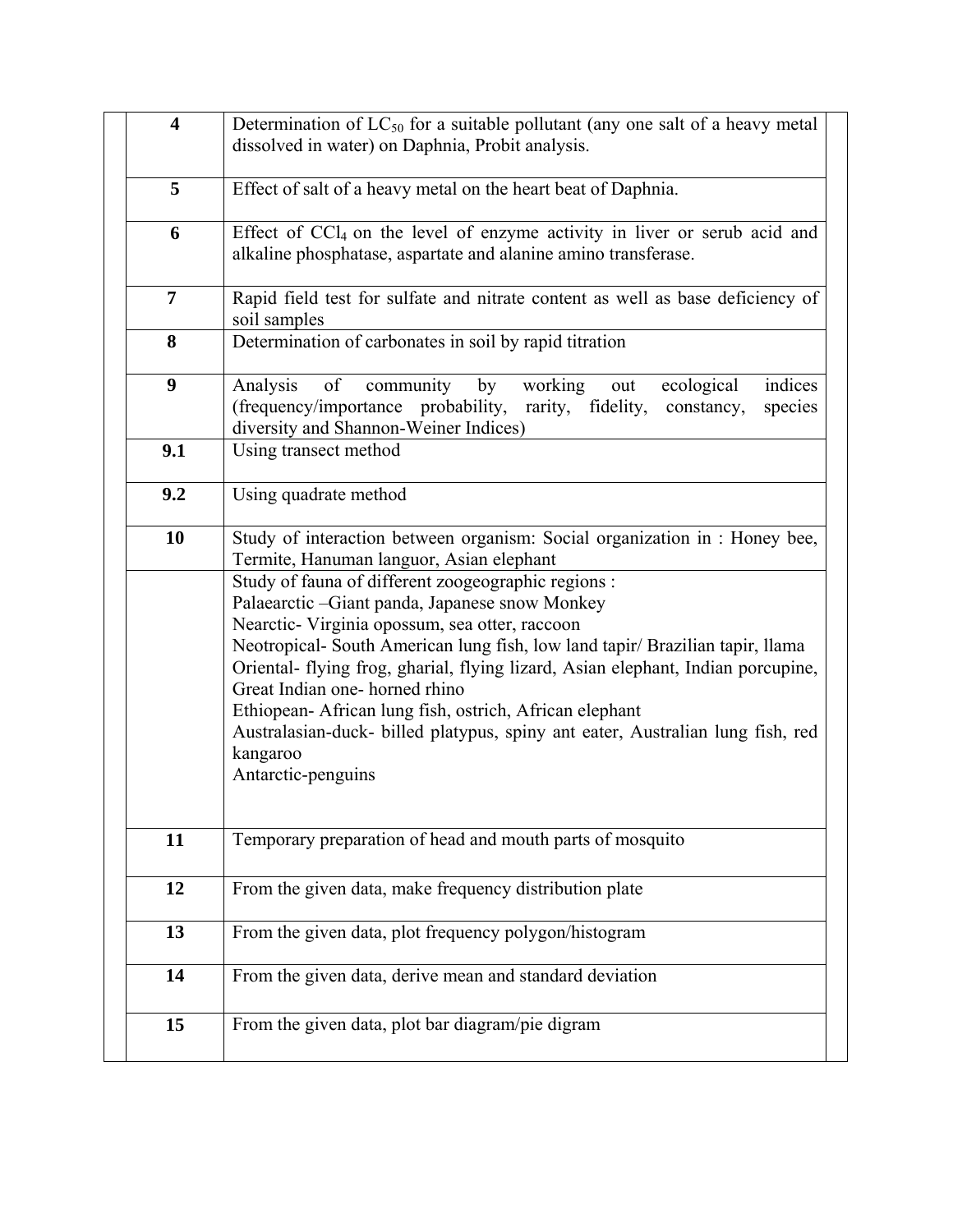## **Semester-VI – USZ0601**  Theory

## Unit I Study of Animal types-II 15 Lectures

### **1.1: Vertebrates: Shark**

Systematic position, habit & habitat, distribution, external characters, skin, exoskeleton, endoskeleton, digestive system, respiratory system, blood vascular system, nervous system, receptor organs, urinogenital system, copulation, fertilization and development , economic importance.

### Unit II: Comparative Chordate Anatomy: II 15 Lectures

## **2.1: Respiratory system:**

Skin, gills of cartilaginous & bony fish, lungs in vertebrates.

## **2.2: Nervous system:**

Development and differentiation of primary brain vesicles and their cavities, flexures of brain, evolution of cerebral hemispheres  $\&$  cerebellum with reference to shark, frog, lizard, pigeon & rabbit.

### **2.3: Urinogenital System:**

Archinephros, pronephros, mesonephros, metanephros, structure of nephron, urinogenital ducts, urinary bladder in vertebrates.

## Unit III: Developmental Biology II: 15

**Lectures** 

### **3.1: Frog embryology:**

Gametogenesis, Structures of Egg and Sperm, Fertilization, Development in embryonic and postembryonic phases.

### **3.2: Morphogenesis:**

Fate maps, cell differentiation, embryonic stem cells, differential cell affinity, cell adhesion, morphogenetic movements.

### Unit IV: Histology and Endocrinology II: 15 **Lectures**

## **4.1: Histology**

Histological structures of the following mammalian organs: stomach, intestine, liver, kidney, testes and ovary.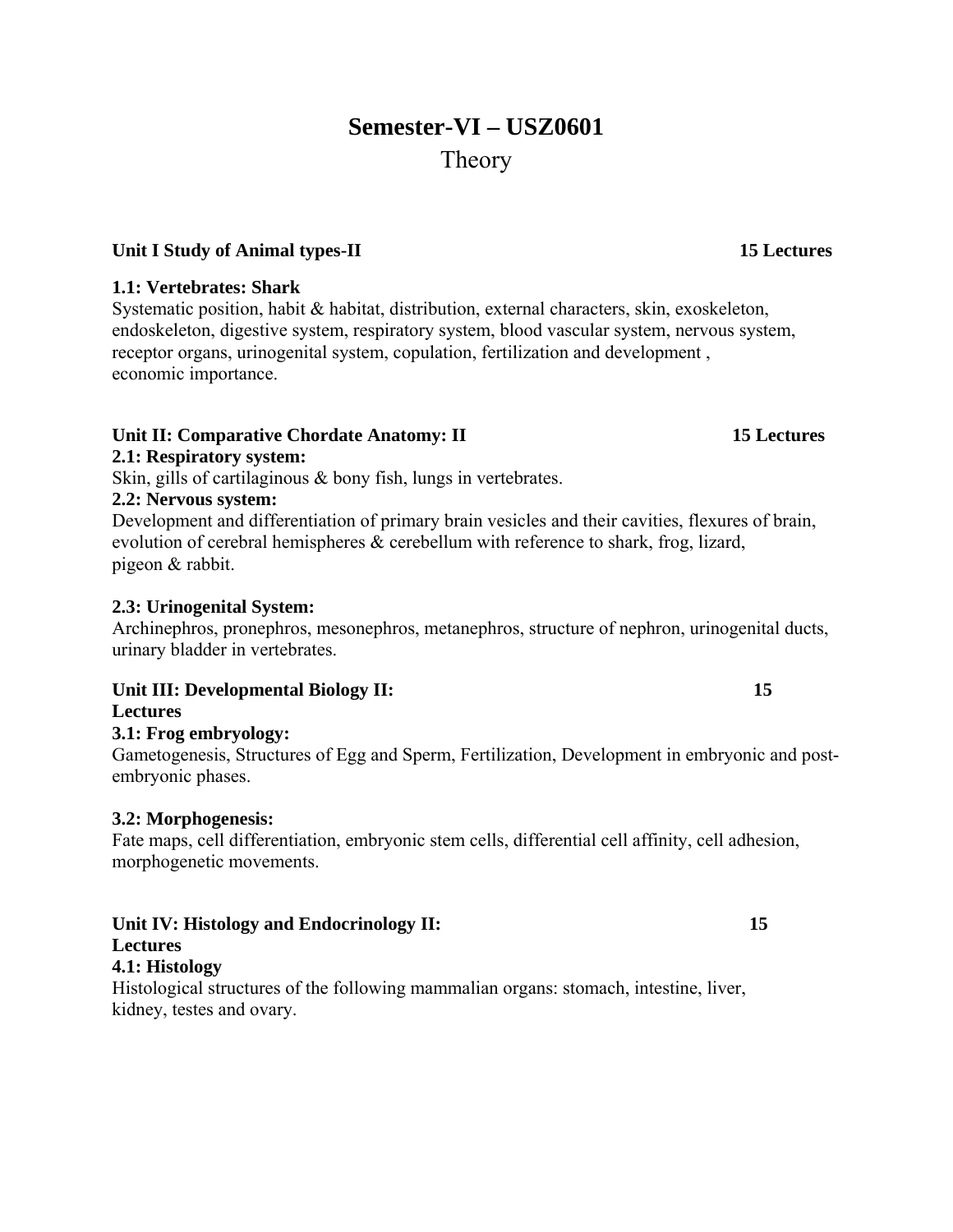## **Course – USZ0602 Hematology and Immunology**

### **Unit I: Hematology-I 15 Lectures 15 Lectures**

1.1: Composition of blood: plasma proteins, Inorganic constituents, respiratory gases, Organic constituents other than proteins (include Internal Secretions, antibodies and enzymes)

1.2. Volume of blood: Total quantity and egulation, Haemorrhage, blood transfusion with whole blood and other materials (saline, gum acacia, isinglass).

1.3. Erythrocytes: Total count, variation in number and ESR, Abnormalities in form and structure of Erythrocytes, Haemoglobin structure, function, formation and degradation; Haemolysis (Fragility test) Erythropoiesis, Anaemia.

## Unit-II: Hematology-II 15 Lectures

2.1. Leukocytes: Total count, differential count and variation in number, types of leukocytes and function, Differential count, Leucopoiesis and Leukemia.

2.2. Blood coagulation and lymph: Formation of blood platlets (Thrombopoiesis), clotting mechanism, Bleeding and clotting time, anticoagulants, failure of clotting mechanism.

## **Unit III: Immunology-I** 15 Lectures

3.1. Innate (Nonspecific ) Immunity: Definition and characteristics, Innate immunity at species, race, family and individual levels; Factors influencing the levels of innate immunity in an individual: age, hormone and nutrition; Mechanism: First line of defence, Second line of defence, Third line of defence.

3.2. Acquired (Specific) Immunity: Defination and characteristics, Important fetures: immune memory, Immune specificity & recognition of non-self; Passive acquired immunity: Natural and artificial; Active acquired immunity: Natural and artificial, Immune system cells: Lymphoid cells: B lymphocytes, T lymphocytes, Null cells & Activities of mononuclear cells: phagocytosis, Antimicrobial and cytotoxic activities, secretion of factors, Mast cells, Dendritic cells.

3.3. Organs of immune system: Primary lymphoid organs: Thymus, bone marrow, Lymphatic system; Secondary lymphoid organs: Lymph nodes, Spleen, Gut associated lymphoid tissue (GALT), & Cutaneous associated lymphoid tissue.

## Unit IV: Immunology-II **15 Lectures**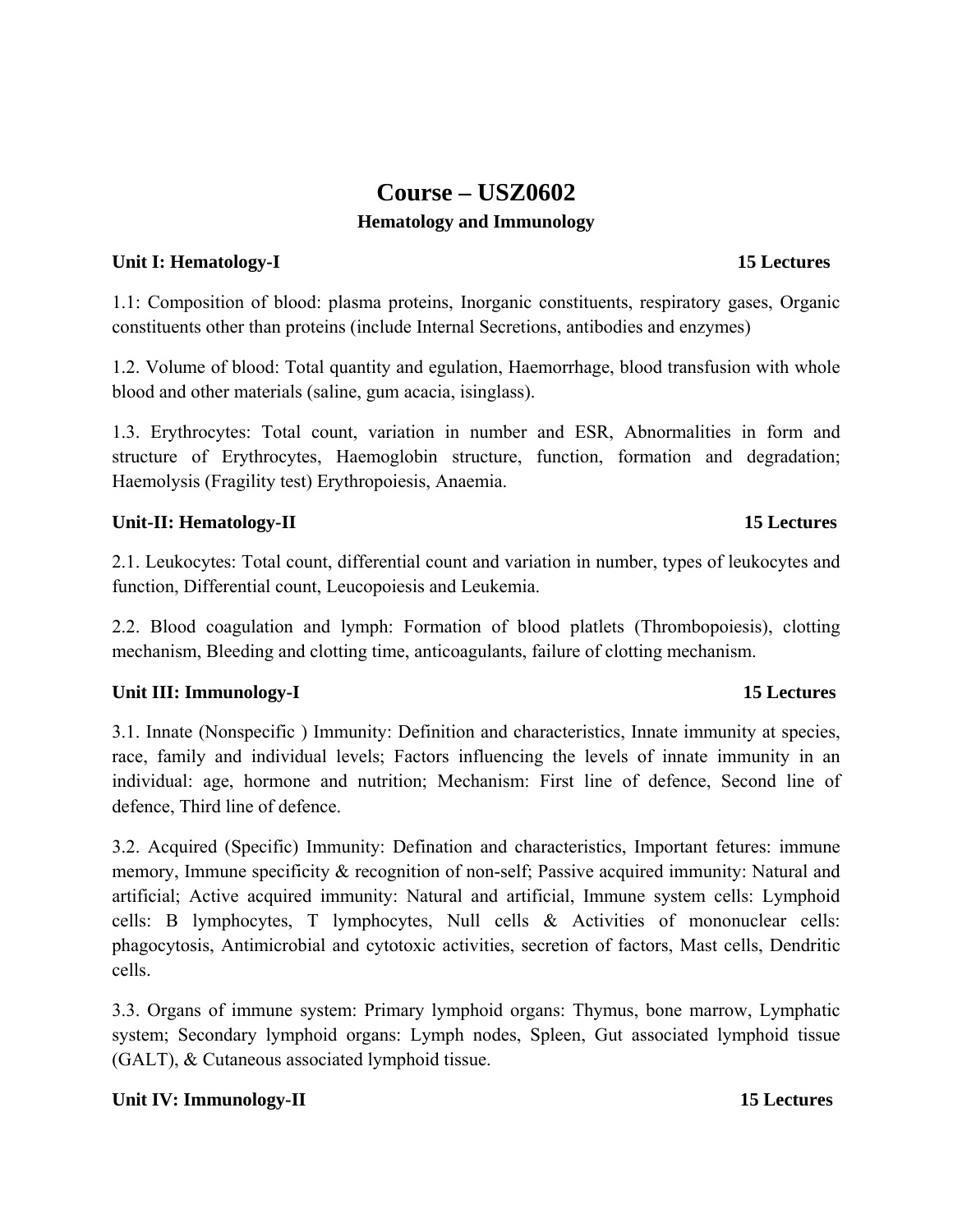4.1 Antigens: Complete antigens and haptens, Determination of antigenicity: foreignness, molecular size, chemical composition and heterogeneity, susceptibility to tissue enzymes, antigen specificity, species specificity, iso-specificity, organ specificity, auto specificity, heterogenic specificity.

4.2. Immunoglobulin (antibodies); Basic structure of immunoglobulin, Immunoglobulin classes: IgG, IgM, IgA, IgD and IgE, structure and properties.

4.3. Antigen antibody interactions: General feature of antigen antibody interactions; Precipitation reaction: Defination, characteristics an mechanisms, in fluids (tube test) and in gels (slide test)- Radial immunodiffusion (Mancini method), Double immunodiffusion (Ouchterlony method), Immunoelectrophoresis, Agglutination reaction: definition, characteristics and mechanism, Haemagglutinaion (slide and micro-tray agglutination), Bacterial agglutination (tube agglutination), passive agglutination, Coomb's test and agglutination inhibition; complement fixation.

## **Course Code: USZO603**

## **Title: Biotechnology, Genetics and Evolution**

## **UNIT- I: BIOTECHNOLOGY-I 15 Lectures**

1.1: Animal cell and tissue culture: Primary and established mammalian cell line and their characteristics, mass culture and clonal cell culture, density dependent regulation of growth, growth factors; media for cultivation of mammalian cells (media containing naturally occuring ingradients; blood plasma, blood serum, tissue extracts, complex media); Methodology: preperation of cells/organs for culture, coverslip culture, flask and tube culture, applications of animal cell culture.

1.2: Hybridoma technology: Somatic cell fusion, somatic cell genetics, production & applications of monoclonal antibodies

## **UNIT- II: BIOTECHNOLOGY-II 15 Lectures**

2.1: DNA finger printing: PCR, Southern blotting, RFLP; application in forensic sciences, parenthood testing etc.

2.2: Gene manipulation: Restriction enzymes, types, characteristics & nomenclature; overview of various clonal strategies & characteristics of clonal vehicles; insertional inactivation in pBR 322 and pUC series plasmids, bacteriophase  $\lambda$  as a vector: insertional & replacement vectors; reverse transcription, preperation of designed gene (cDNA) using reverse transcriptase.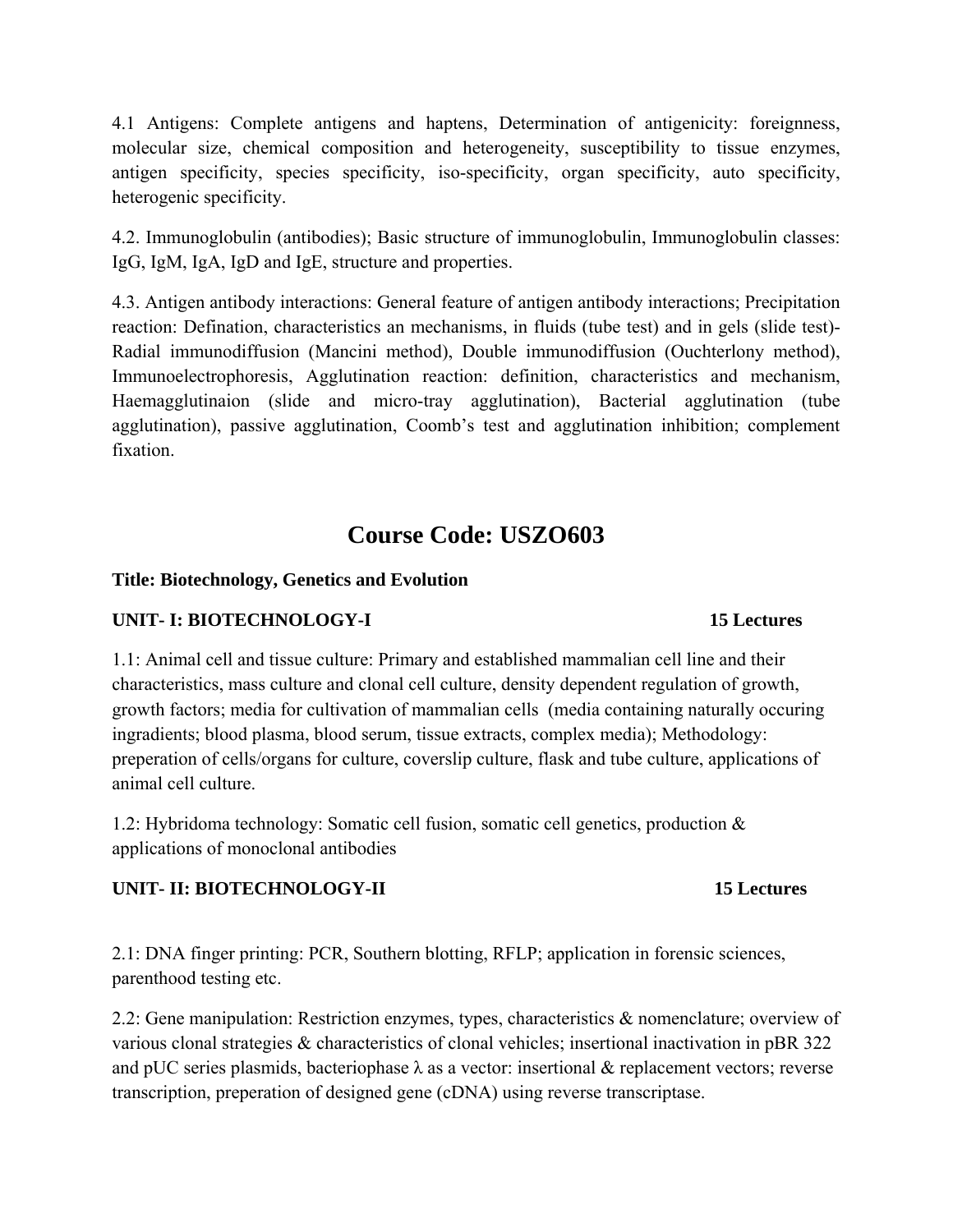2.3: Bioinformatics: DNA data bases and protein data bases, primary & secondary data bases, broad idea of services available on the net viz. sequence search tools, FASTA & BLAST ( Basic Local Allignment Search Tool), data retrieval system Entrez, SRS (Sequence Retrieval System); Literature data base: PubMed (Public Medline); Human genetics: OMIM (Online Mendelian Inheritance in Man).

## **UNIT-III: GENETICS 15 Lectures**

3.1 Normal human karyotype: Karyotype preperation & banding techniques, band numbering scheme, human genome sequencing & human genome project.

3.2 Chromosome non-disjunction: Process of non-disjunction & its genetic implications, nondisjunction of autosomes; Trisomy 21, Trisomy 18, & Trisomy 13 syndrome; non-disjunction of sex chromosomes: Turner's & Klinefelter's syndromes, XXY males; other chromosomal anamolies: Deletions & duplications with examples; microdeletion & microduplication with examples, translocation, Down's syndrome & other translocation; other abnormalities: Inversions, ring chromosomes, polyploidy.

## **UNIT-IV: GENETICS & EVOLUTION 15 Lectures**

4.1 Inborn errors of metabolism: The concept of inherited metabolic diseases, genetics of human metabolic diseases: Phenylketonuria, alkaptonuria & albinism, maternal PKU, G6PD deficiency and variants of G6PD; complex traits in families: Diabetes mellitus.

### 4.2: Evolution:

Molecular evolution: Amino acid sequence, divergense in proteins, nucleotide sequence, divergence in DNA, molecular evolutionary clock, large scale DNA sequence comparison, molecular marker analysis, DNA hybridization, gene organization, maintenance of gene diversity, phylogenetic analysis, construction of a phylogenetic tree, comparison of data from different sources in phylogenetic analysis.

### **Course Code: USZO604 (2.5 Credits)**

## **Unit-I: Environmental Science-II………………………………………………….15 lectures**

1.1: **Air**: Components of air and their significance; common air pollutanta, their sources, effects and management; greenhouse gases and global climate change, carbon audit ( carbon credits and foot-print).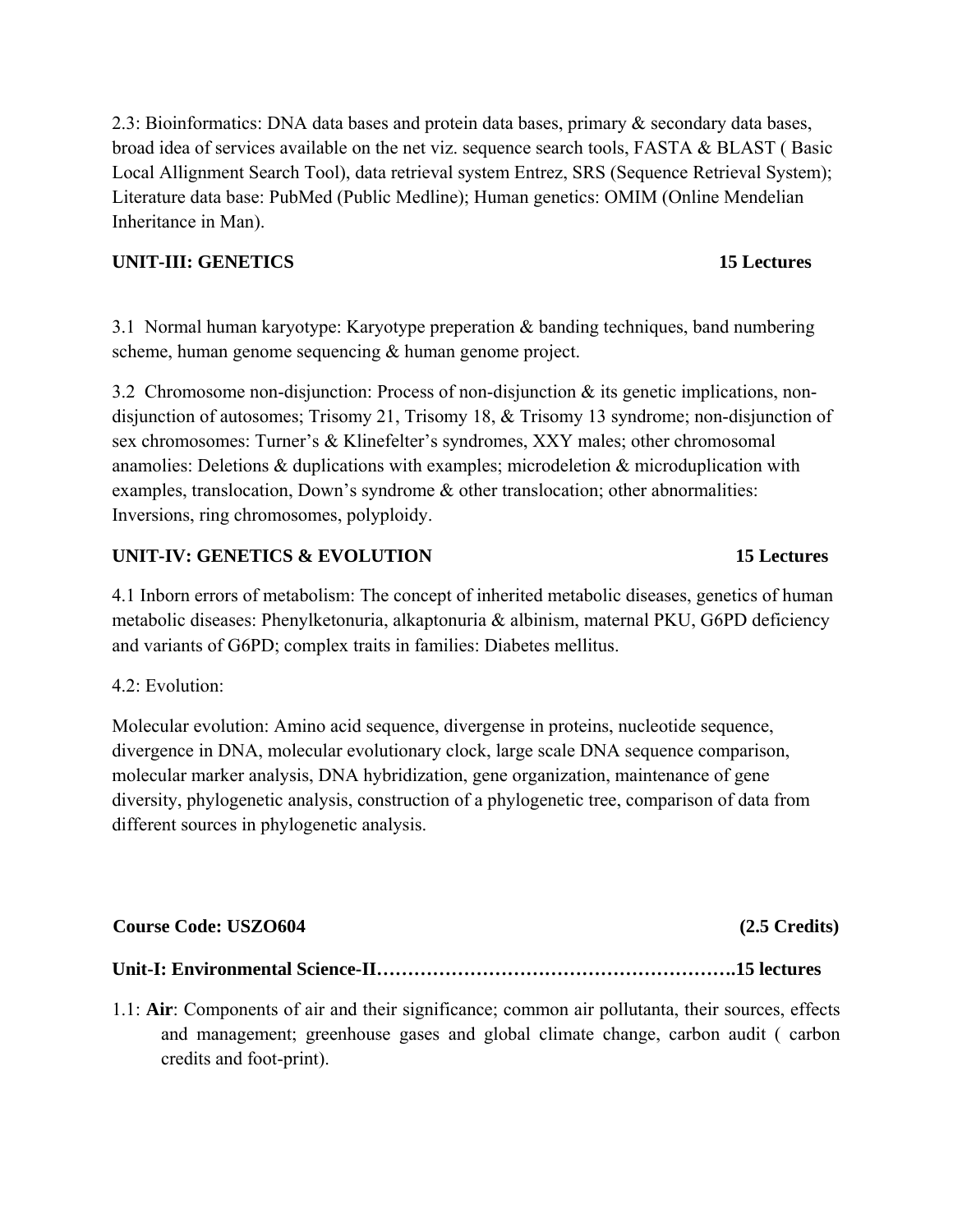- 1.2: **Water**: Distribution of water; potable water resources –reasons for shift from rivers to impoundments and ground water resources; recharging ground water; common water pollutants, their sources, effect and management.
- 1.3: **Land**: Land use pattern and optimization; metal and non-metal resources, mining and its effect; geological hazard ( earthquake, volcano, flood and erosion); soil as resource; agricultural practices and their polluting effects; types of solid wastes , strategies of waste management.
- 1.4: **Environmental management** EIA studies; role of pollution control boards- central and Maharashtra.

## **Unit-II: Environmental Biology-II ……..……………………………………….15 lectures**

- 2.1:**Biodeversity and conservation**: Forest resources; National forest policy, forestry and wildlife-research education and training in india; India biodiversity; rare and endangered animals of India: wildlife conservation projects; important national parks, sanctuaries and tiger projects in India( Sanjay Gandhi, Tadoba, Gir, Ranthambhore, Dachigam, Jim Corbett, Bharatpur, Kaziranga, Sunderbans, Kanha, Bandipur-mudumalai, Silent Valley; Ecotourism.
- 2.2 **Wildlife management**: Definition, causes of wildlife depletion, importance of wildlife, management in India with emphasis on Western Ghat.
- **Unit-III: Epidemiology-II.……………………………………………………….15 lectures**
- 3.1: **Prevention and control of communicable diseases** Notification, isolation, quarantine, disinfection; concurrent, terminal, precurrent/ prophylactic methods of disinfection: natural, physical, chemical, immunization; general measures, health education in India.
- 3.2: **Epidemiology of communicable diseases**: Diagnosis, transmission, prevention, control measures and treatment of
	- a) **Diseases of viral origin** Rabies, dengue, swine flue
	- b) **Diseases of bacterial origin** TB, national TB control programme, leprosy, leptospirosis
	- c) **Diseases of protozoan origin** Malaria, national malaria control programme
	- d) **Diseases of helminthes origin** Ascariasis, dracunculosis, filariasis

**Unit-IV: Biostatistics-II…..……………………………………………………….15 lectures**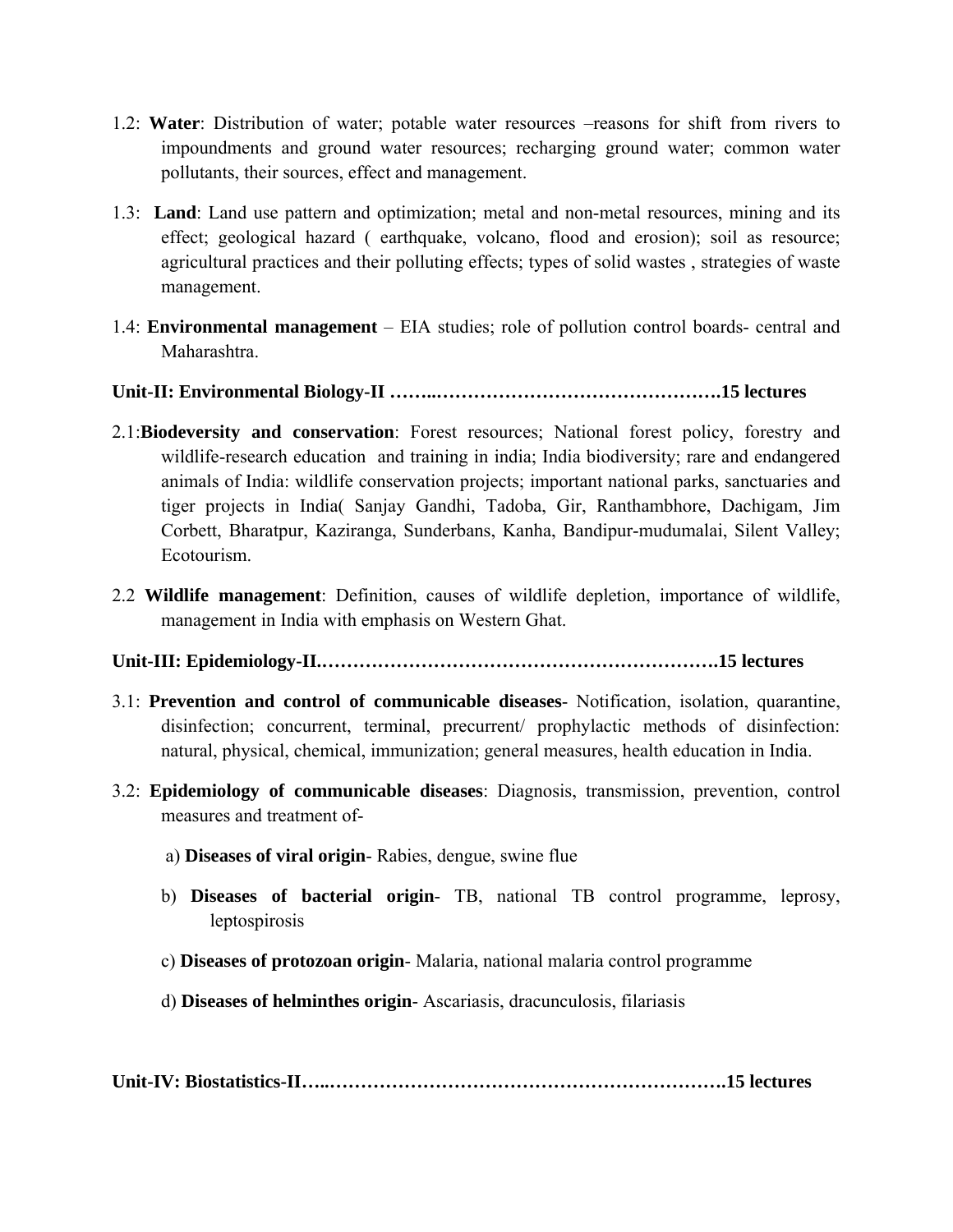4.1: **Probability**- Addition and multiplication rules and their applications.

- 4.2: **Normal distribution**: Properties of normal distribution, Z- transformation, p-value.
- 4.3: **Parametric test of significance** Two tailed Z test and t-test.
- 4.4: **chi-square test** and its applications.
- 4.5: **Correlation**: Correlation coefficient and testing significance of correlation coefficient.

4.6: **Use of computers in biostatistics**

## **SEMESTER VI**

# **Course USZOPO7**  Topic **Credits 3 1 In suitable fish**  Dissections: Digestive, Circulatory, Urinogenital, Cranial nerves Mountings: scrollvalve, muscles, nervefiber, cartilage. Skeleton **2 Temporary mountings:** Placoid, cycloid and ctenoid scales of fish. **3 Brain:** Comparative study of brains of shark, frog, lizard, bird (pigeon /fowl) & rat. **4 Observation of Permanent slides: Mammalian Tissues-** liver, kidney, testis, ovary, stomach and intestine. **5** Colorometric estimation of total plasma proteins. **6** Separation of plasma proteins by electrophoresis on agarose/PAGE **7 Estimation of blood glucose by O-toluidine method 8** Estimation of serum/plasma total cholesterol by FeCl<sub>3</sub> method.

### **PRACTICAL - USZ0P07**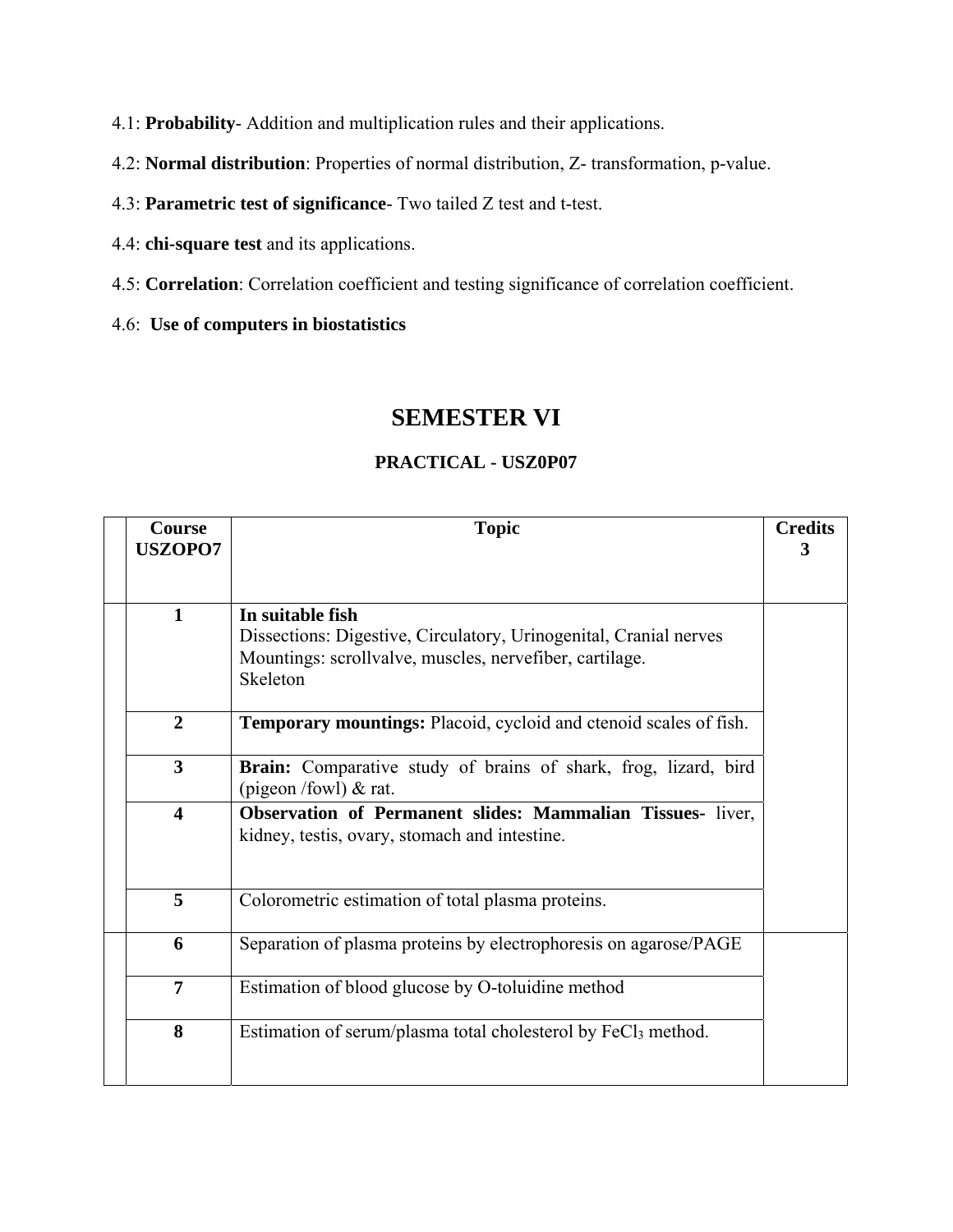| 9                | Estimation of serum/plasma total triglycerides by Phosphovanillin<br>method. |  |
|------------------|------------------------------------------------------------------------------|--|
| 10               | Enumeration of erythrocyte-total count.                                      |  |
| 11               | Enumeration of leucocytes -total and differential count.                     |  |
| 12               | Estimation of haemoglobin by Sahlis acid haematin method.                    |  |
| 13               | Study of Lymphoid organs: Lymph node, Thymus and Spleen.                     |  |
| 14               | Study of Leukemic cells for permanent slide.                                 |  |
| 15 <sup>15</sup> | Observation of bone marrow cells.                                            |  |
| 16               | Students are expected to know the preparation of blood report.               |  |
| 17               | Latex agglutination test [any available/ Rheumatoid Arthritis]               |  |
| 18               | Determination of blood group and Rh factor-RA test serum.                    |  |

## **Semester VI**

## **Practical – USZOP08**

| <b>Course</b><br><b>USZOP08</b> | <b>Topic</b>                                                                                                                                                                                                              | <b>Credits</b><br>3 |
|---------------------------------|---------------------------------------------------------------------------------------------------------------------------------------------------------------------------------------------------------------------------|---------------------|
| 1                               | Use of autoclave for sterilization of equipments for tissue culture.                                                                                                                                                      |                     |
| 2                               | To prepare cells for culture from mammalian kidney, spleen or<br>chick embryo using trypsin.                                                                                                                              |                     |
| 3                               | Problems in Biotechnology $& Bioinformatics.$                                                                                                                                                                             |                     |
| $\overline{4}$                  | Karyotype analysis for the following syndromes with comments on<br>numerical & structural variations in chromosomes: Turner's,<br>Klinefelter's, Down's, Cri-du-chat, D-G translocation, Edward's &<br>Patau's syndromes. |                     |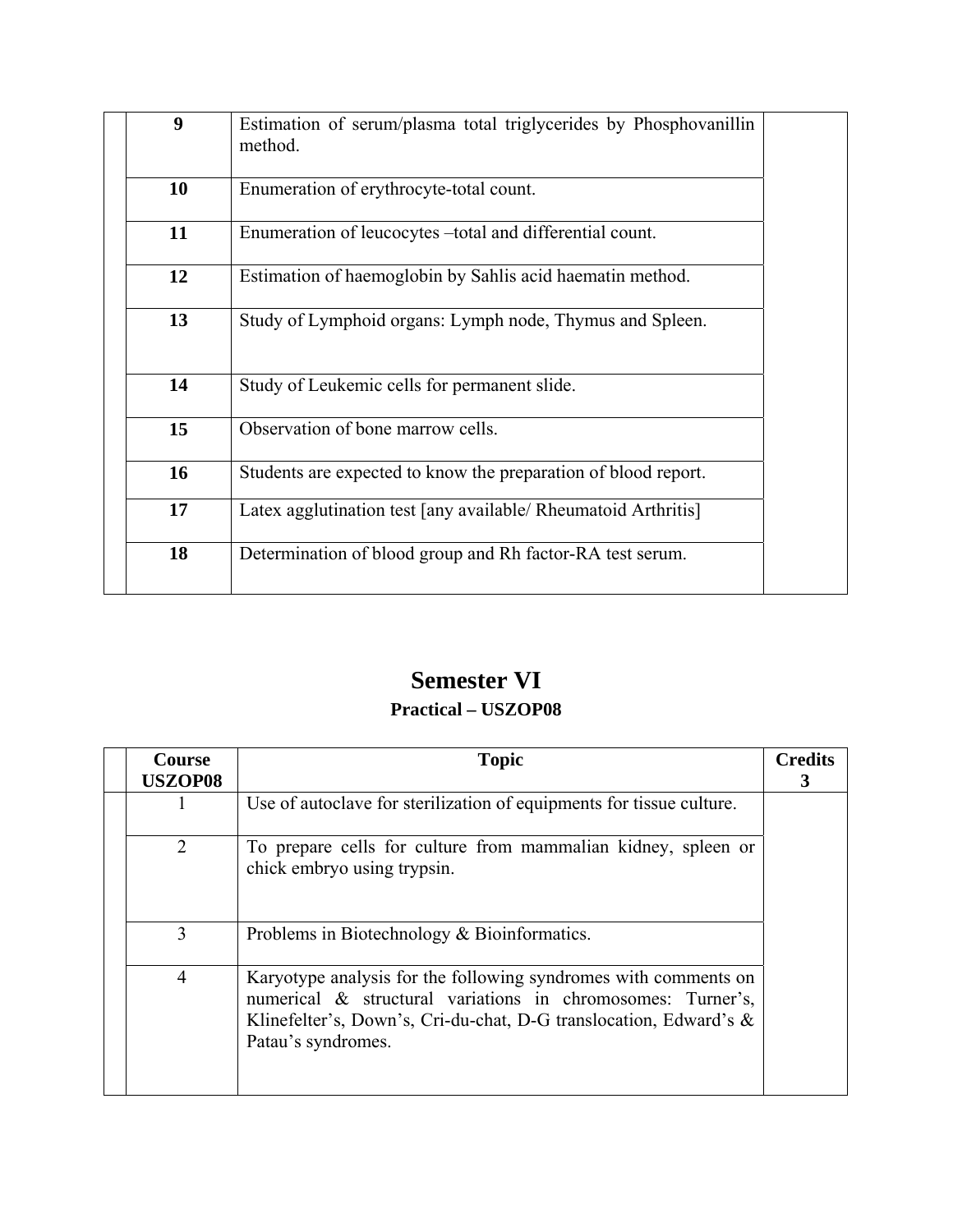| 5              | Physical properties of water                                                                                                                                                                                                                                                                                                                       |
|----------------|----------------------------------------------------------------------------------------------------------------------------------------------------------------------------------------------------------------------------------------------------------------------------------------------------------------------------------------------------|
| 5.1            | Turbidity                                                                                                                                                                                                                                                                                                                                          |
| 5.2            | Conductivity                                                                                                                                                                                                                                                                                                                                       |
| 6              | Chemical properties of water                                                                                                                                                                                                                                                                                                                       |
| 6.1            | Total acidity                                                                                                                                                                                                                                                                                                                                      |
| 6.2            | Total alkalinity                                                                                                                                                                                                                                                                                                                                   |
| 6.3            | <b>COD</b>                                                                                                                                                                                                                                                                                                                                         |
| 6.4            | Heavy metal-Copper                                                                                                                                                                                                                                                                                                                                 |
| 6.5            | Nitrate and nitrite nitrogen                                                                                                                                                                                                                                                                                                                       |
| $\overline{7}$ | Study of present status, distribution, habitats and reasons for decline in India of the<br>following animals<br>Gaur, Hangul, Rhino, Musk Deer, Wild Ass, Brow-antlered Deer, Blackbuck, Elephant,<br>Tiger, Lion, Snow Leopard, Red Panda, Reticulate Python, Pink-Headed Duck, White -<br>winged Wood Duck, Mountain Quail, Great Indian Bustard |
| 8              | Identification of permanent slides/ specimens of Paramecium, Ascaris, Wuchereria                                                                                                                                                                                                                                                                   |
| 9              | Application of Z-test                                                                                                                                                                                                                                                                                                                              |
| 10             | Application of t-test                                                                                                                                                                                                                                                                                                                              |
| 11             | Application of chi-squire test of significance                                                                                                                                                                                                                                                                                                     |
| 11.1           | To test goodness of fit of observed and expected proportions                                                                                                                                                                                                                                                                                       |
| 11.2           | To test association between two events                                                                                                                                                                                                                                                                                                             |
| 12             | Use of spreadsheet program in biostatistics                                                                                                                                                                                                                                                                                                        |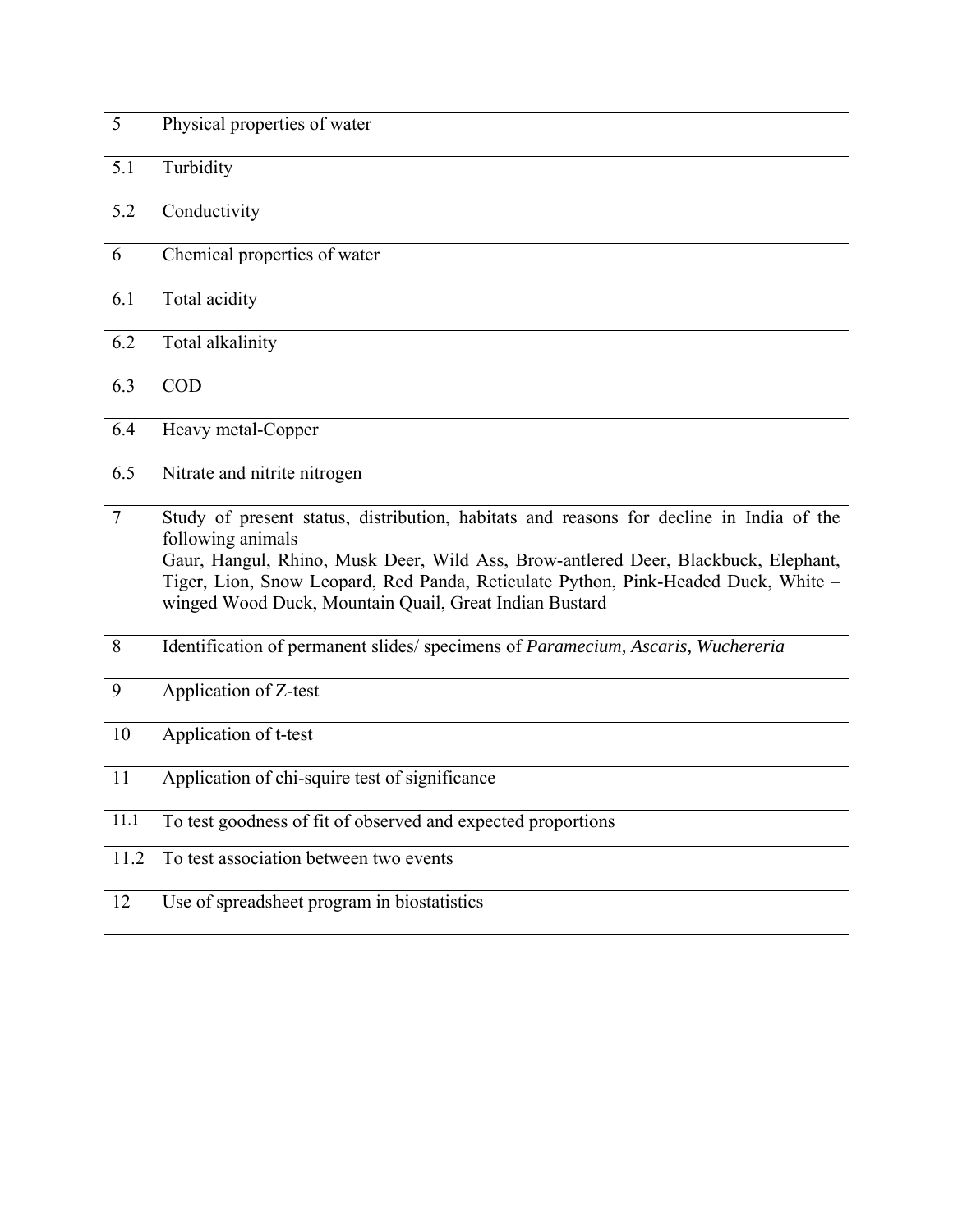## **Reference Books for Courses USZO501 &USZO 601**

### **Invertebrates / Vertebrates and Comparative anatomy**

1. Vertebrate comparative anatomy, Function, Evolution: K. V. Kardong, 3rd Ed. Tata McGraw Hill publication.

- 2. The life of Vertebrates: J. Z. Young, ELBS-Oxford Univ. Press.
- 3. A Text Book of Zoology: T. J. Parker and W. A. Haswell, McMillan.
- 4. Chordate zoology: E. L. Jordan and P. S. Verma, S. Chand & Co.
- 5. Invertebrate Zoology: E. L. Jordan and P. S. Verma, S. Chand & Co.

### **Developmental biology / Embryology**

6. Developmental Biology: 5th Ed, Scott F. Gilbert, Sinauer Associates Inc. \*

- 7. Developmental Biology: T. Subramoniam, Narosa Publishers.
- 8. Chick embryology: Bradley M. Patten

## **Histology / Endocrinology**

9. Bailey's Text Book of Histology, 6th Ed: Scientific book Agency 10. General Endocrinology 3rd Ed,: Turner and Bagnara, Saunders.

# **Reference Books for Courses USZO502 & USZO602**

## **Physiology, Homeostasis and regulation, Haematology and Immunology**

- 1. Comparative animal Physiology: P. C. Withers. Thomson Publishing Co.
- 2. Comparative animal Physiology: Prosser and Brown
- 3. Comparative animal Physiology: Knut Schmidt-Nielson, Cambridge
- 4. General and Comparative animal Physiology: William Hoar, Princitice Hall.
- 5. Biochemistry: S. C. Rastogi, Tata McGraw Hill
- 6. Biochemistry: Lehninger, Nelson and Cox, Worth Publication.
- 7. Human Physiology, Vol I: Chhatterjee, Central Book Agency.
- 8. Immunology, 4<sup>th</sup> Ed. Janis Kuby, W. H. Freeman & Co.
- 9. Immunology,  $6<sup>th</sup>$  Ed. Ivan M. Roitt
- 10. Immunology, Tizzard, Thomson Publishing Co.
- 11. Text Book of Microbiology, R. Ananthanarayan, Orient Longman.

## **References Books for Courses USZO503 & USZO603**

### **Molecular Biology, Genetics and Evolution, Biotechnology, Bioinformatics**

- 1. Celland molecular biology- Concept and Experiments: Gerald Karp, John Wiley and Sons & Inc.
- 2. Molecular Biology of the Cell: Bruce Alberts and others: Garland Publishing.
- 3. Molecular Biology: Peter Piolella, Tata McGraw Hill.
- 4. Molecular Biology: David Freifelder, Narosa Publishing House.
- 5. The Science of Genetics: A.G. Atherly, J.R.Girton, J.F.McDonald, Harcourt College Publishers.
- 6. Genetics: D.J.Fairbanks, W.R.Anderson, Thomson Publishing Co.
- 7. Basic Human Genetics: E.J.Mange and A.P.Mange, Rastogi Publications.
- 8. Advance Genetics: G.S.Miglani, Narosa Publishing House.
- 9. Principles of Gene Manipulation: Old and Primrose, Blackwell Scientific Publication.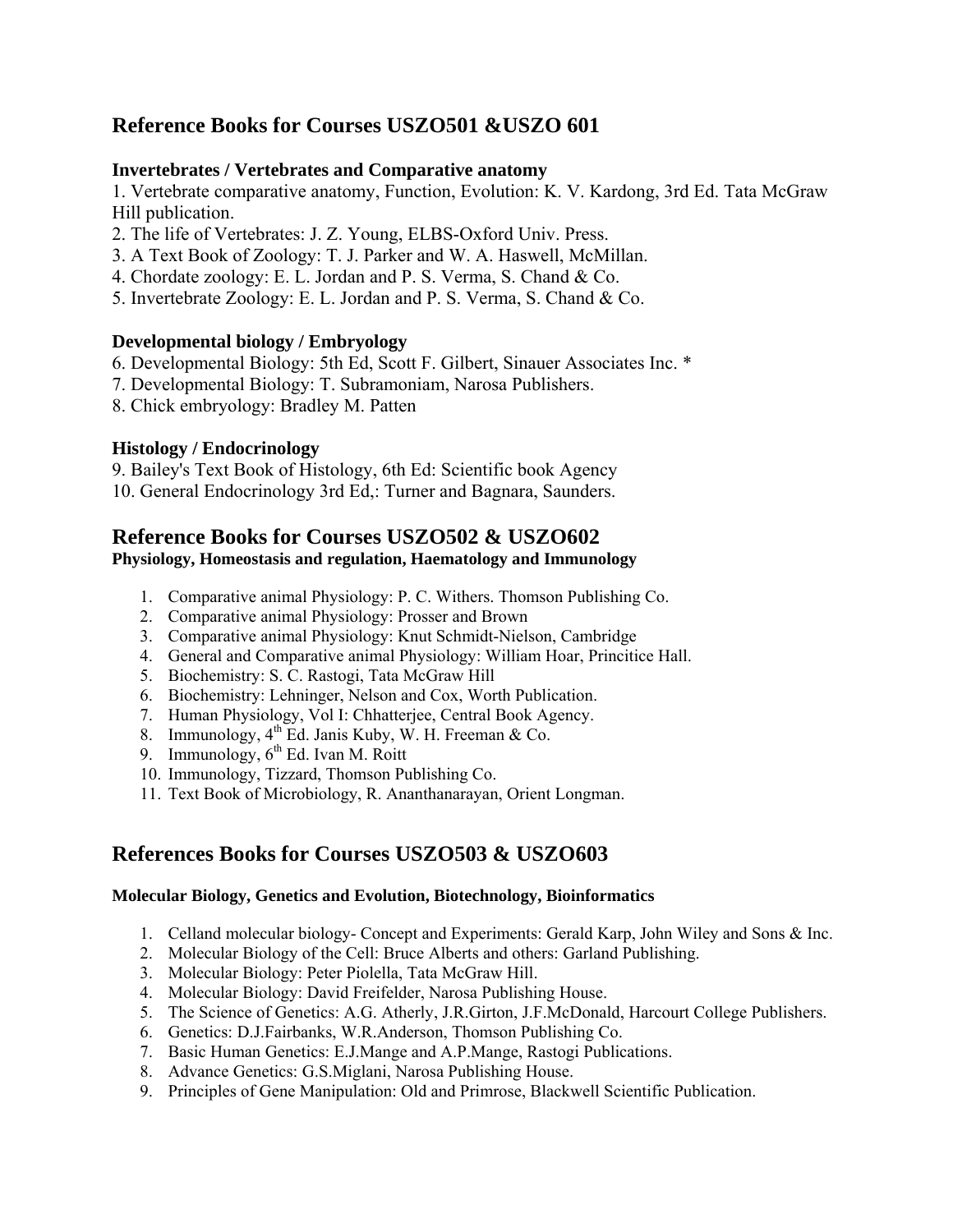- 10. Molecular Biotechnology: B.R.Glick and J.J.Pasternak. ASM Press.
- 11. Biotechnology: Rutledge, Cambridge Publication.
- 12. Introduction to Bioinformatics: T.K.Atwood and D.J.Parrysmith. Pearson Education
- 13. Instant Notes-Bioinformatics. D.R.Westhead, J.H.Parish & R.M.Twyman. Viva Books Pvt. Ltd.
- 14. Introduction to Computational Molecular Biology: J.Setubal & J.Meidanis. International Student Ed. Thomson Books/Cole
- 15. Sequence Analysis in a nut shell. A guide to common tools and Data Base. S.Markel & D.Leon. O'Reilly, Shroff Publishers & Distributers

## **References Books for Courses USZO504 & USZO604**

## **Toxicology, Environmental Biology/ Environmental Science, Animal Behaviour, Epidemiology, Biostatistics**

- 1. Casarett & Doull's Toxicology. The Basic Science of Poisons. 5th Ed. McGraw Hill.
- 2. A Text book of Morden Toxicology: E.Hodgson and P.E.Levi, Tata McGraw Hill.
- 3. Principles of Environmental Science: W.P.Cunningham & M.A.Cunningham. Tata McGraw Hill.
- 4. Ecology: N.S.Subramanyam.& AVSS.Sambamurthy, Narosa.
- 5. Animal Behaviour: David McFarland, Pitman Publishers.
- 6. An Introdutin to Animal Behaviour,  $5^{th}$  Ed.A.Manning and S.Dawkins, Cambridge
- 7. Public Health & Sanitation Part I &II: The All India Institute of Local Self Government.

Sthanikraj Bhavan, C.D.Barfiwala Marg, Andheri (W), 400058,

8. Park's Textbook of Preventive & Social Medicine, 7th E.d: K.Park, M/S Banarsidas Bhanot Publishers, 1167, Premnagar, Jabalpur, 482001.

- 9. Methods in Biosatistics: By Dr. B.K.Mahajan, Jaypee Brothers Medical Publishers
- 10. Introduction to Biostatistics: P.K.Banerjee. S.Chand & Co.

## **N.B :**

I) It is pertinent to note that we have to adhere strictly to the directions as given in the UGC Circular F14-4/2006 (CPP-II).

II)Apart from the institutional Animal Ethics Committee (IAEC) and any other Committee appointed by a Competent Authority/Body from time to time, every college should constitute the following Committees :

- 1) A Committee for the Purpose of Care and Supervision of Experimental Animals (CPCSEA) and
- 2) A Dissection Monitoring Committee (DMC)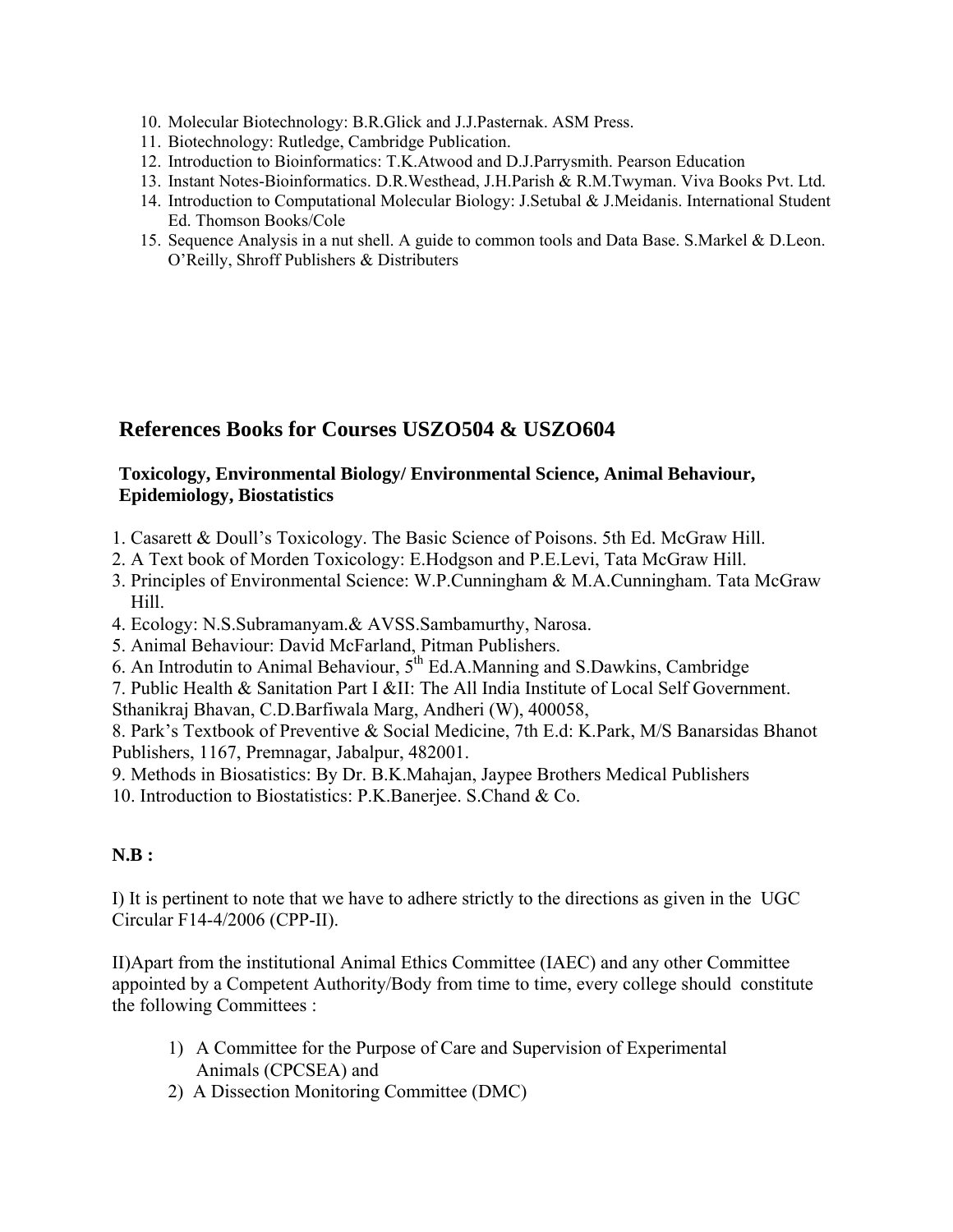### **Composition of DMC** shall be as follows :

- i) Head of the Concerned Department (Convener/Chairperson)
- ii) Two Senior Faculty Members of the concerned Department
- iii) One Faculty of related department from the same College
- iv) One or two members of related department from neighboring colleges.

## **Scheme of Examinations:**

## **Theory Course:**

| <b>Recommendations for Internal Assessment for</b>                                                                              | 40 marks |
|---------------------------------------------------------------------------------------------------------------------------------|----------|
| One periodical test on class instructions                                                                                       | 20 marks |
| One assignments                                                                                                                 | 10 marks |
| Active Participation (attentiveness/ability to answer questions)                                                                | 05 marks |
| Leadership qualities in organizing or participation in academic or Co-curricular<br>activities /mannerism and articulation etc. | 05 marks |

## **External Assessment** 60 marks **60 marks**

## **Semester End Theory Assessment - 60% 60 marks**

## i. Duration - These examinations shall be of two and half hours duration.

- ii. Theory question paper pattern :-
- 1. There shall be **five** questions each of **12** marks. On each unit there will be one question & fifth one will be based on all the four units.
- 2. All questions shall be compulsory with internal choice within the questions. Each question will be of **24** marks with options.
- 3. Questions may be sub divided into sub questions a, b, c & d only, each carrying **six** marks **OR** a, b, c, d, e & f only each carrying **four** marks and the allocation of marks depends on the weightage of the topic.

## **Practical Course:** 50 marks external.

## **Note:**

1. Field excursions (with at least one beyond the limits of Mumbai) for habitat studies are compulsory. Field work of not less than eight hours duration is equivalent to one period per week for a batch of fifteen students.